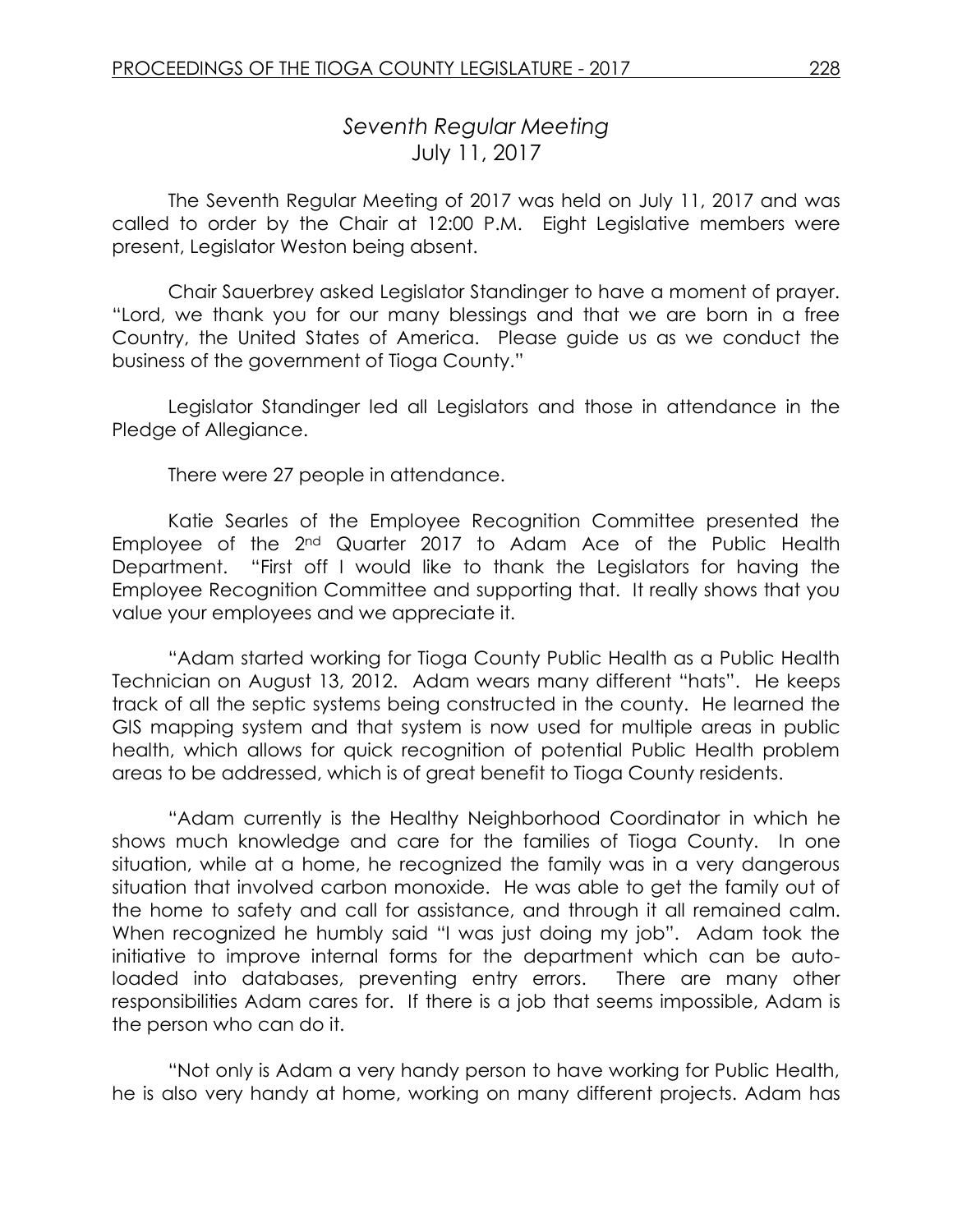been happily married for 19 years to Arlene. He has 2 step daughters and 1 son and 2 grandsons. He enjoys camping and fishing. Adam is a real asset to Tioga County and we are grateful to have him working for Tioga County."

Legislator Standinger spoke. "I would like to say that Adam is certainly an excellent employee and I know for a fact that he puts a lot of time and effort into the program that he is responsible for with the Healthy Neighborhood, so I am glad that he is here and it is a well deserved honor."

Denis McCann, Director of Administrative Services for Public Health spoke. "Adam's direct Supervisor Todd Kopalek could not be here today and I am speaking on his behalf as well as on behalf of his coworkers. We are excited to have Public Health as a whole group that Adam is being recognized. As mentioned in the bio, Adam goes above and beyond what is asked. He is always looking for efficiencies, not just for us, but better ways to serve the clients. In the bio it mentioned about auto-loading from pdf forms for referrals. Some of these are some high need children at risk situations and Adams process of streamlining that not only help us and prevent data errors and things, it gets us out there quicker in serving those clients, which is always what Adam is looking for doing.

"Two additional ones, we had a Rabies Clinic, Tioga County is the first in the State that went through an electronic registration system and it is really nice. You have to get on line and register. There are a lot of residents in Tioga County that are not so savvy with the Internet and their Smart phones to do the registration. It is a pretty complicated website. Adam set up a text message thing where you can text in and it would automatically send you the link to the exact registration, which helped all of us at the Rabies Clinic, but it got the clients in quicker and out and served quicker. "We also had a requisition form on the fiscal side that Adam on his own went ahead and made an electronic auto fill, which made our lives easier for the whole Department.

"Adam is a great employee. He is also a great coworker. His colleagues respect him, they appreciate him, and they all like him. I will end with literally and figuratively we all look up to Adam."

Lisa McCafferty, Director of Public Health, spoke. "Good afternoon everyone, I think you pretty much have heard that Adam is a tremendous employee. I guess I will use the word awesome. In my career dealing with employees, the public and all that, he personifies the best. He can deal with the public, he can deal with cats and dogs, he can deal with tense situations. His ability to deal with the onsite septic system program is amazing because sometimes that can get a little dicey with some of the customers and he is a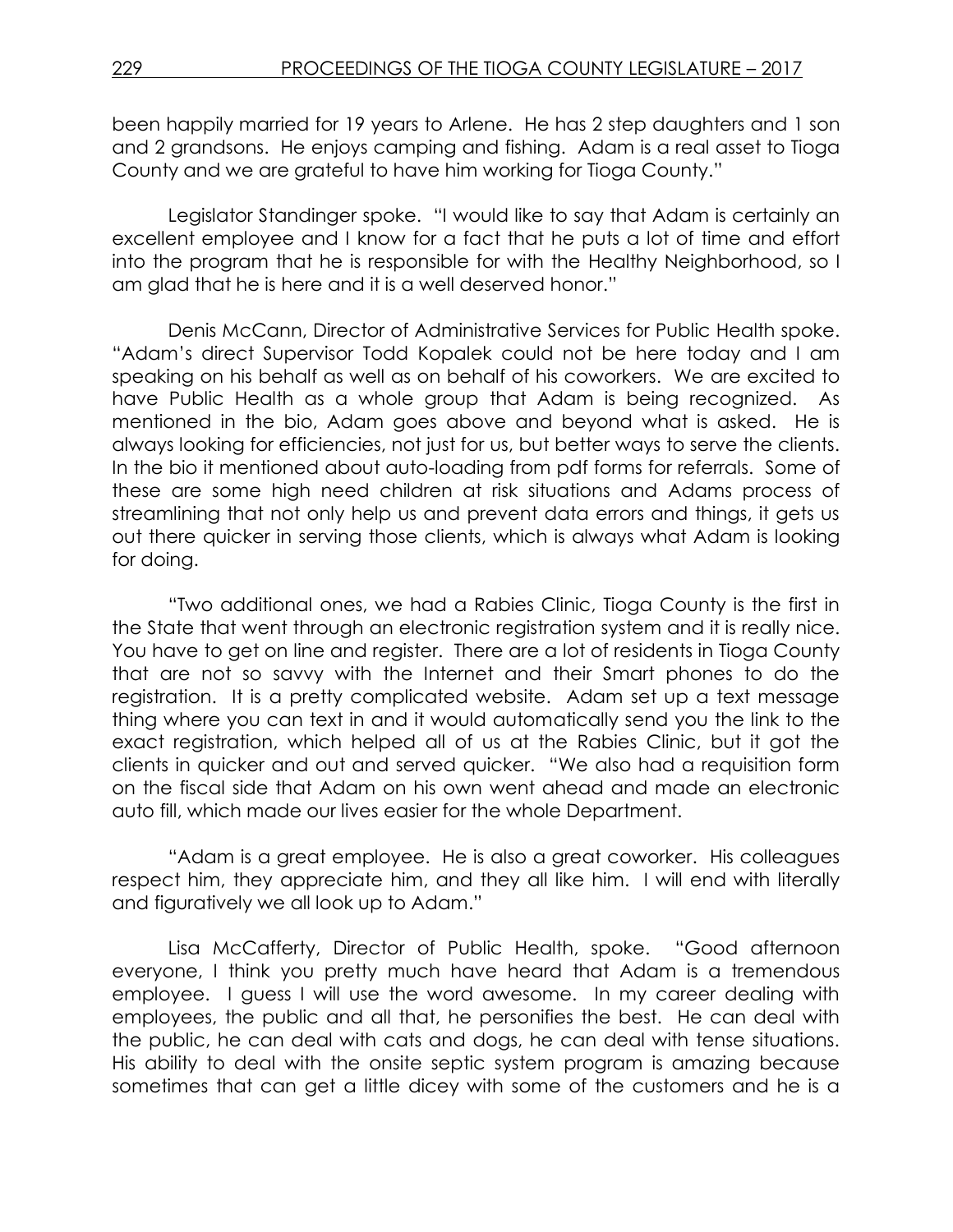tremendous asset to this County in what he does and kudos to him for this award."

Adam Ace spoke. "It is very encouraging to hear all those nice words and great thoughts about me. It is nice to be honored by your fellow workers. I appreciate the Employee Recognition Committee for nominating me and weeding through all those applicants. I appreciate the Legislative body for recognizing me as well and supporting the program, which I think is great for the employees. Thanks everybody in Public Health and everybody."

Chair Sauerbrey noted that we have one recognition resolution this month.

Legislator Standinger read and presented the following Recognition Resolution to Laura Ellis of the Mental Hygiene Department.

There was a unanimous motion for the adoption of the following recognition resolution, seconded unanimously.

REFERRED TO HEALTH & HUMAN SERVICES COMMITTEE

RESOLUTION NO. 158–17 *RECOGNITION OF LAURA ELLIS 25 YEARS OF DEDICATED SERVICE TO THE TIOGA COUNTY DEPARTMENT OF MENTAL HYGIENE*

WHEREAS: Laura Ellis was appointed to the position of Account Clerk Typist on March 8, 1993 for the Department of Social Services and transferred and promoted to Senior Account Clerk Typist in March 1996 to the Mental Hygiene Department, again promoted in 1999 to Administrative Assistant, in 2001, Senior Account Clerk that has been amended to Account Associate II on January 25, 2017 with Tioga County Department of Mental Hygiene; the position she still holds; and

WHEREAS: Laura Ellis has been extremely dedicated, loyal and professional in the performance of her duties and responsibilities during the past 22 years to the Mental Hygiene Department. She has earned the respect of her director, colleagues and peers throughout Tioga County; and

WHEREAS: Mrs. Ellis retires on July 31, 2017; therefore be it

RESOLVED: That the Tioga County Legislature, on its own behalf, as well as on behalf of the citizens of Tioga County, express sincere gratitude to Laura Ellis for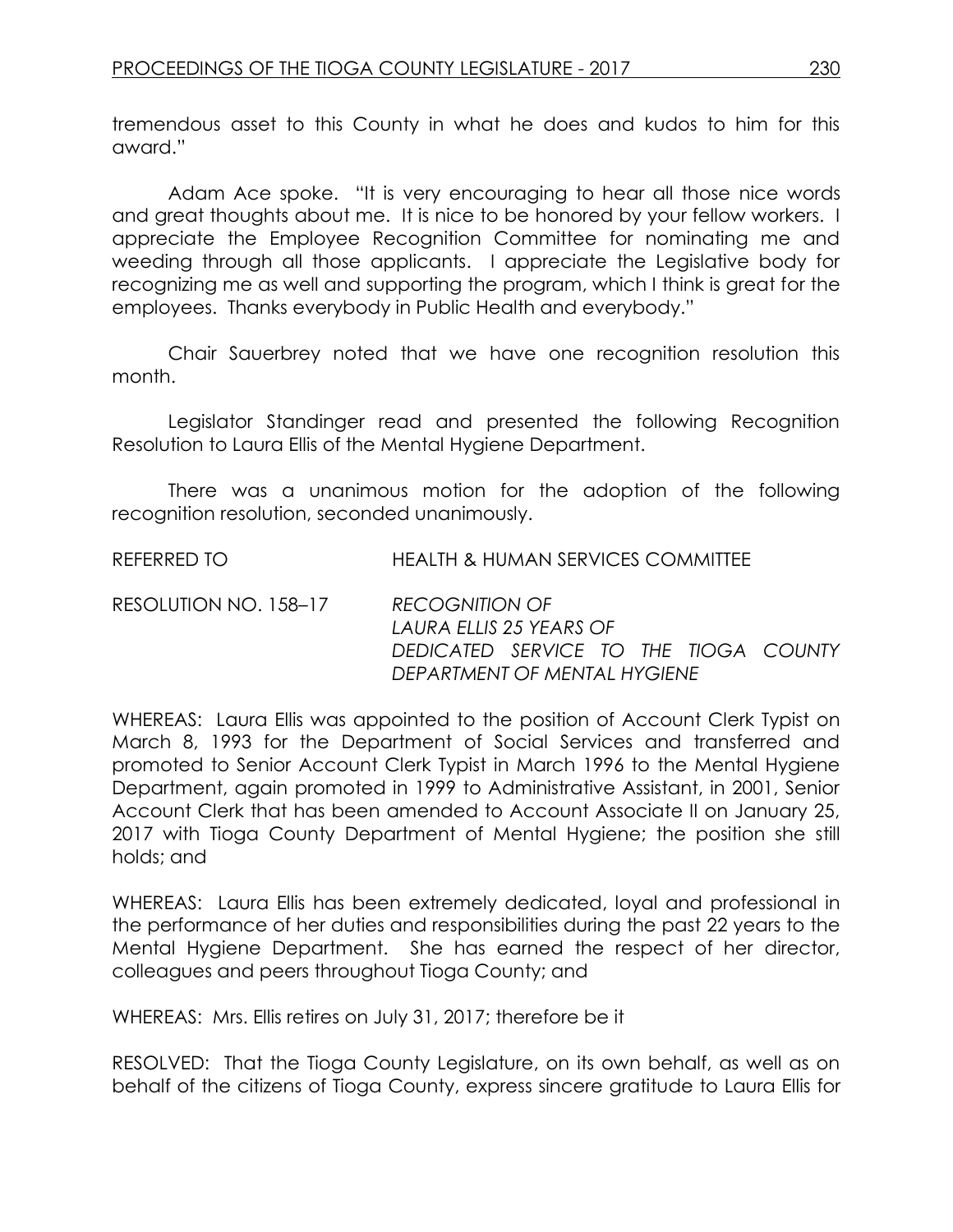her 25 years of dedicated and loyal service to the residents of Tioga County; and be it further

RESOLVED: That this resolution be spread upon the minutes of this meeting and a certified copy be presented to this outstanding employee, Laura Ellis.

### ROLL CALL VOTE

Unanimously Yes – Legislators Standinger, Sullivan, Hollenbeck, Huttleston, Monell, Mullen, Sauerbrey and Roberts.

No – None.

Absent – Legislator Weston.

#### RESOLUTION ADOPTED UNANIMOUSLY.

Legislator Standinger spoke. "Laura serves a very important part in the Mental Hygiene Department as far as what she does and quite often they are not the people that get the recognition, but I recognize that what she does is very important. The Department would have a tough time running without people that do the jobs like she does."

Chris Korba, Director of Administrative Services for Mental Hygiene spoke. "I just want to thank you for all your hard work over these many years and your dedication and service to Tioga County. From the bottom of my heart I just want to say that you have made my job easier and you are always cooperative, you are always courteous, you have a wealth of experience and you really just made my job so much easier by all the direction you followed and just following through. If people have not had a chance to really sit behind the service desk, it is just a crazy atmosphere at times with phone calls coming in, a line of people at the window, and she is able to multitask and really just handle the flow of clients coming through with great expertise and just dedication. I really want to thank you for that.

"With your retirement, I just want to wish you wealth, health and happiness. Laura is going to be riding off into retirement sunset in a brand new car and a brand new camper, so she is going to be able to enjoy that. She also has a timeshare in Florida, so she is going to be able to really enjoy her retirement and again thank you for all your service."

"Lori Morgan, Community Services Director spoke. "We are all envious of Laura and her retirement, but at the same time are sad. From all of us we will miss you dearly. You are the engine of the bus. I think that people do not give the frontline people enough credit a lot of time. I always call them the engine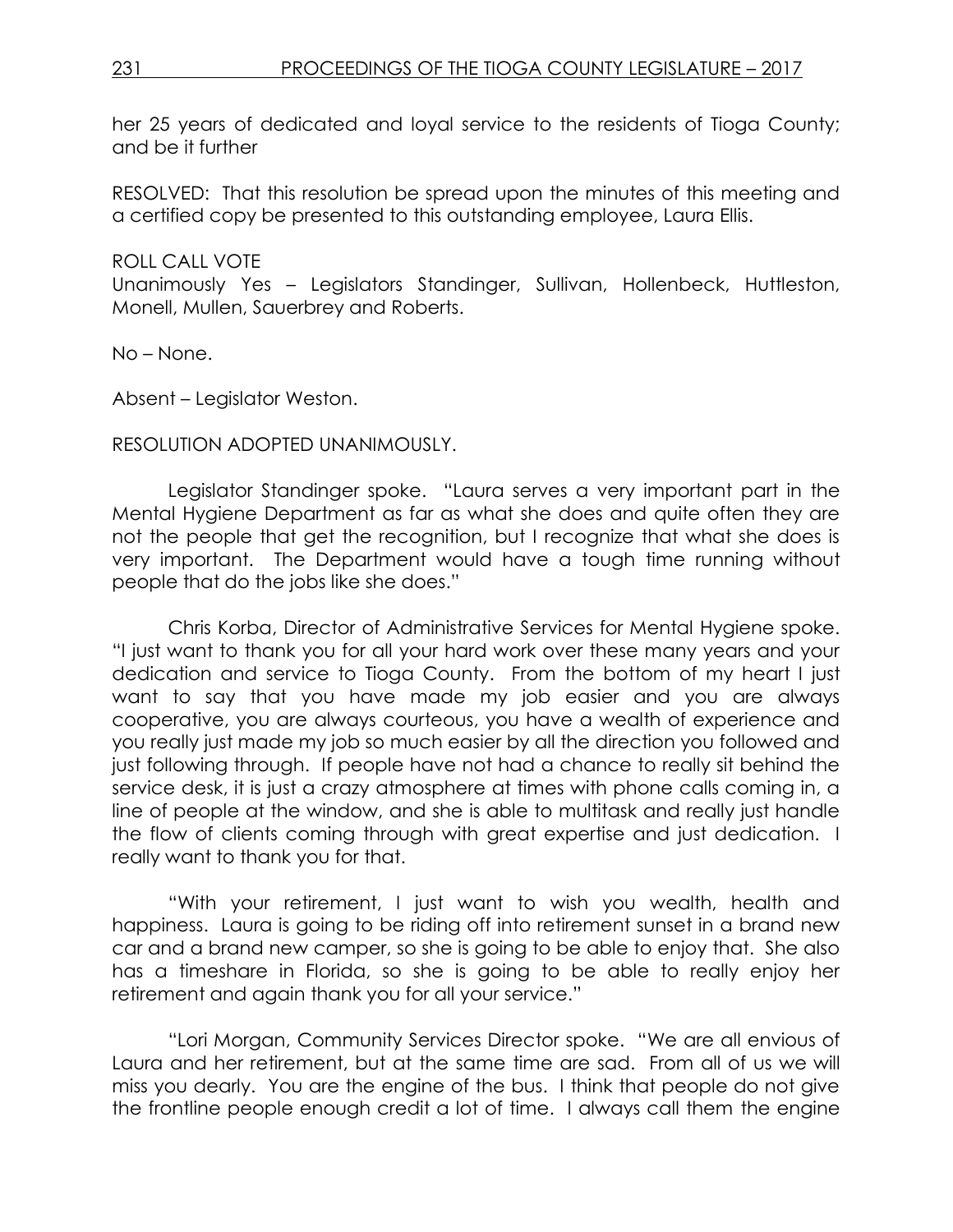of our bus. We are very happy that you will be enjoying the next stage of your life. I appreciate all that you have contributed to the agency over the years. Your dedication, flexibility and wisdom have all moved our agency mission forward. Personally you have faced many challenges and your responses to those challenges have been admirable. You have earned the respect of me personally and I will forever remember your story Laura because it is so powerful and I know you have earned the respect and admiration of the staff. We will miss you and we are all envious."

Laura Ellis spoke. "Thank you for the plaque and I really enjoyed working for Tioga County and as I told Lori in my letter I am going to truly miss my work family."

There was no privilege of the floor.

Legislator Sullivan made a motion to approve the minutes of June 13 and 22, 2017, seconded by Legislator Monell, and carried.

Chair Sauerbrey stated that all Legislative Committees met this month and the minutes are or will be on file with the Clerk of the Legislature.

Legislator Monell moved for the adoption of the following resolution, seconded by Legislator Mullen.

| REFERRED TO:          | <b>PUBLIC SAFETY COMMITTEE</b><br><b>FINANCE COMMITTEE</b>               |
|-----------------------|--------------------------------------------------------------------------|
| RESOLUTION NO. 159-17 | CONTINGENCY FUNDING -<br><b>HOUSING INMATES IN OTHER</b><br>COUNTY JAILS |

WHEREAS: The NYS Attorney General's Operation "Un-Wise" investigation resulted in the incarceration of more than twenty-three drug suspects in the Tioga County Jail; and

WHEREAS: The inmate population at the jail has exceeded the allowable available bed space set by the NYS Commission of Correction; and

WHEREAS: The NYS Commission of Correction has approved a substitute jail order providing for the housing of Tioga County inmates at other county jails until which time they can be housed at the Tioga County Jail; and

WHEREAS: The Sheriff has no funds to pay for housing Tioga County Inmates in other county jails, now therefore be it,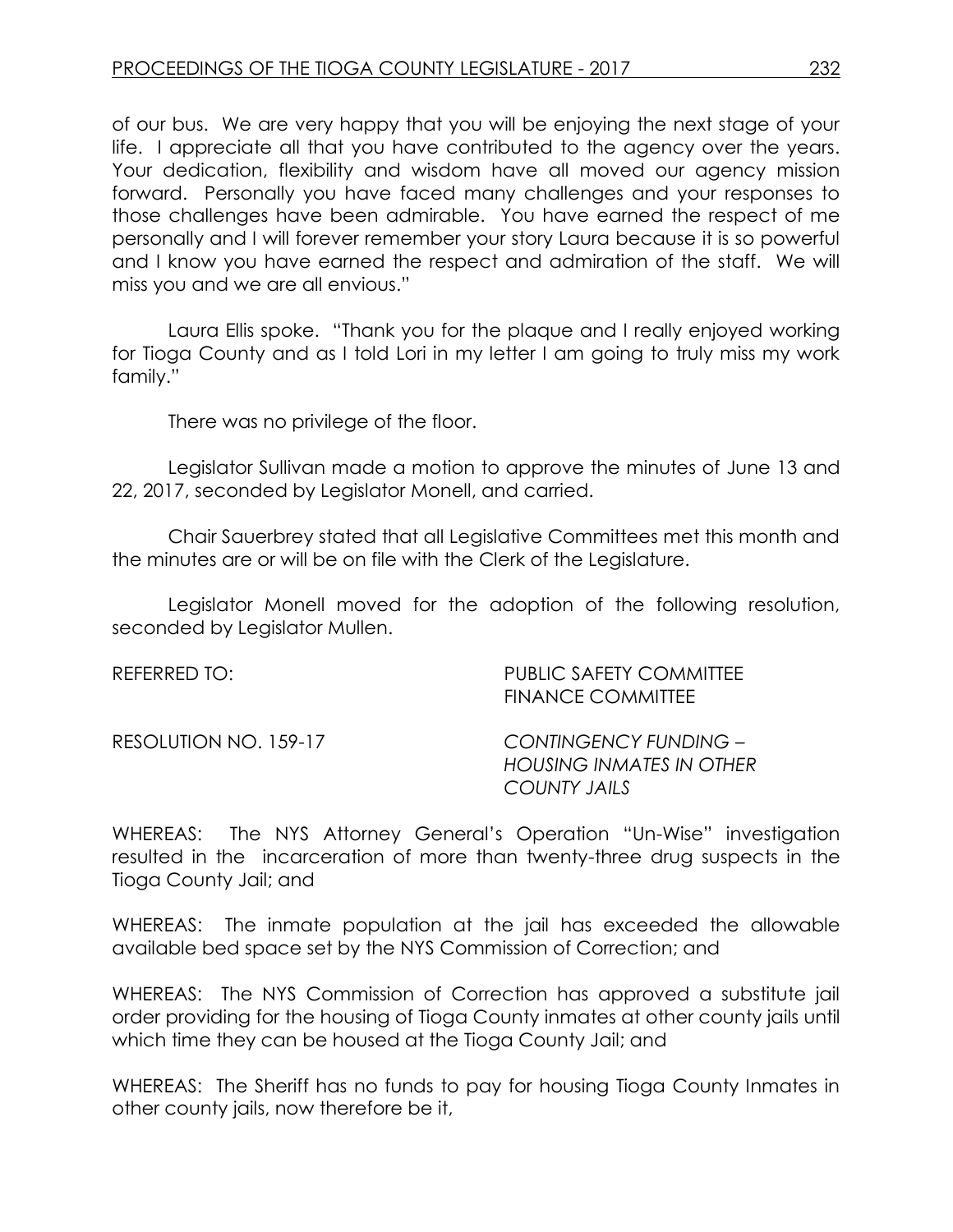RESOLVED: That contingency funding is appropriated to pay for the housing of Tioga County Inmates at other County Jails as follows:

|  | From: Contingency A1990 540715 (Transfer) |  | \$175,000 |
|--|-------------------------------------------|--|-----------|
|--|-------------------------------------------|--|-----------|

To: Jail Account A3150 540140 (Contracting Services) \$175,000

ROLL CALL VOTE

Yes - Legislators Standinger, Sullivan, Hollenbeck, Huttleston, Monell, Mullen, Sauerbrey and Roberts.

No – None.

Absent – Legislator Weston.

RESOLUTION ADOPTED.

Legislator Mullen moved for the adoption of the following resolution, seconded by Legislator Hollenbeck.

| REFERRED TO:          | PUBLIC SAFETY COMMITTEE<br><b>FINANCE COMMITTEE</b>          |
|-----------------------|--------------------------------------------------------------|
| RESOLUTION NO. 160-17 | <b>CONTINGENCY FUNDING FOR</b><br><b>JAIL INMATE MEDICAL</b> |

WHEREAS: The Sheriff is experiencing higher Medical Expenses than expected in the Jail; and

WHEREAS: Contingency funding is necessary to pay for inmate medical expenses offsite, now therefore be it,

RESOLVED: That the following contingency funds be appropriated as follows:

|  | From: Contingency Account A1990 540715 (Transfer) |  |  |  | \$15,000 |
|--|---------------------------------------------------|--|--|--|----------|
|--|---------------------------------------------------|--|--|--|----------|

To: Jail Account A3150 540370 (Medical Expense) \$15,000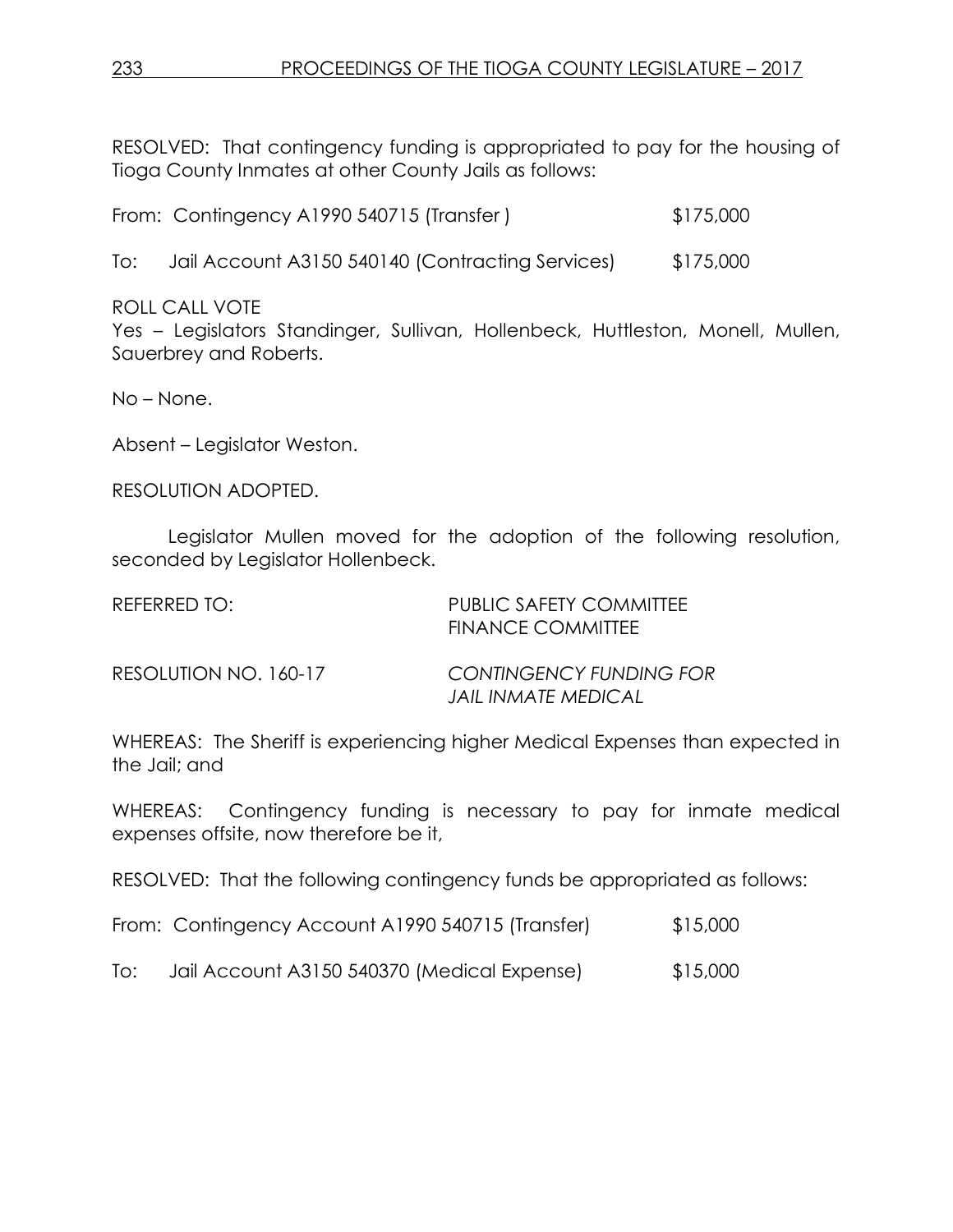Yes – Legislators Standinger, Sullivan, Hollenbeck, Huttleston, Monell, Mullen, Sauerbrey and Roberts.

No – None.

Absent – Legislator Weston.

RESOLUTION ADOPTED.

Legislator Standinger moved for the adoption of the following resolution, seconded by Legislator Sullivan.

| REFERRED TO:          | <b>HEALTH &amp; HUMAN SERVICES COMMITTEE</b> |  |
|-----------------------|----------------------------------------------|--|
|                       |                                              |  |
| RESOLUTION NO. 161-17 | APPROPRIATION OF FUNDS AND BUDGET            |  |

WHEREAS: Tioga County Mental Hygiene (TCMH) has been allocated additional pass through state aid funding for the purpose of Ongoing Integrated Supported Employment; and

*MODIFICATION MENTAL HYGIENE*

WHEREAS: TCMH has contracted with Rehabilitative Support Services to provide these services to Tioga County residents; and

WHEREAS: TCMH will incur no local share increase, yet this will require an appropriation of funds into the proper account codes; and

WHEREAS: Appropriation of funds and Budget modifications require Legislative approval; therefore be it

RESOLVED: That funding be appropriated as follows:

|                  | From: A4310-434900 State Aid-Mental Health | \$2,541.00 |
|------------------|--------------------------------------------|------------|
| $\overline{O}$ : | A4311-540595 Services Rendered (Other)     | \$2,541.00 |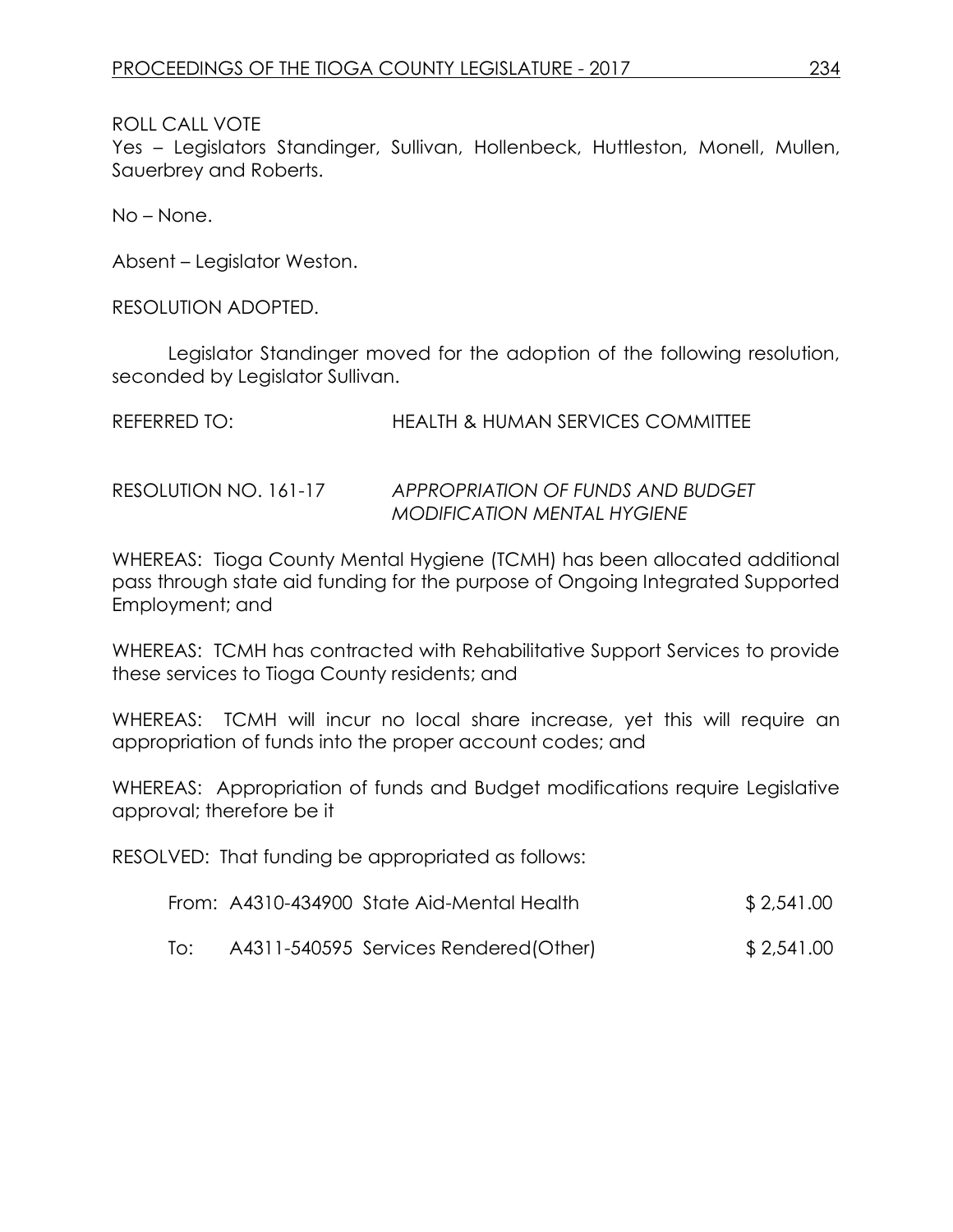Yes – Legislators Standinger, Sullivan, Hollenbeck, Huttleston, Monell, Mullen, Sauerbrey and Roberts.

No – None.

Absent – Legislator Weston.

RESOLUTION ADOPTED.

Legislator Roberts moved for the adoption of the following resolution, seconded by Legislator Sullivan.

| REFERRED TO:          | PUBLIC WORKS COMMITTEE<br>FINANCE/LEGAL COMMITTEE                |
|-----------------------|------------------------------------------------------------------|
| RESOLUTION NO. 162-17 | TRANSFER OF FUNDS AND BUDGET<br><b>MODIFICATION PUBLIC WORKS</b> |

WHEREAS: Tioga County Public Works has a need to purchase a trash pump and associated equipment in the amount of \$2,500; and

WHEREAS: Transfer of funds and budget modifications require Legislative approval; therefore be it

RESOLVED: That funding be transferred as follows:

| From: D5110 540262 County Road Culverts | \$2,500.00 |
|-----------------------------------------|------------|
|-----------------------------------------|------------|

To: D5110 520130 County Road Equipment (Not Cars) \$2,500.00

ROLL CALL VOTE

Yes – Legislators Standinger, Sullivan, Hollenbeck, Huttleston, Monell, Mullen, Sauerbrey and Roberts.

No – None.

Absent – Legislator Weston.

RESOLUTION ADOPTED.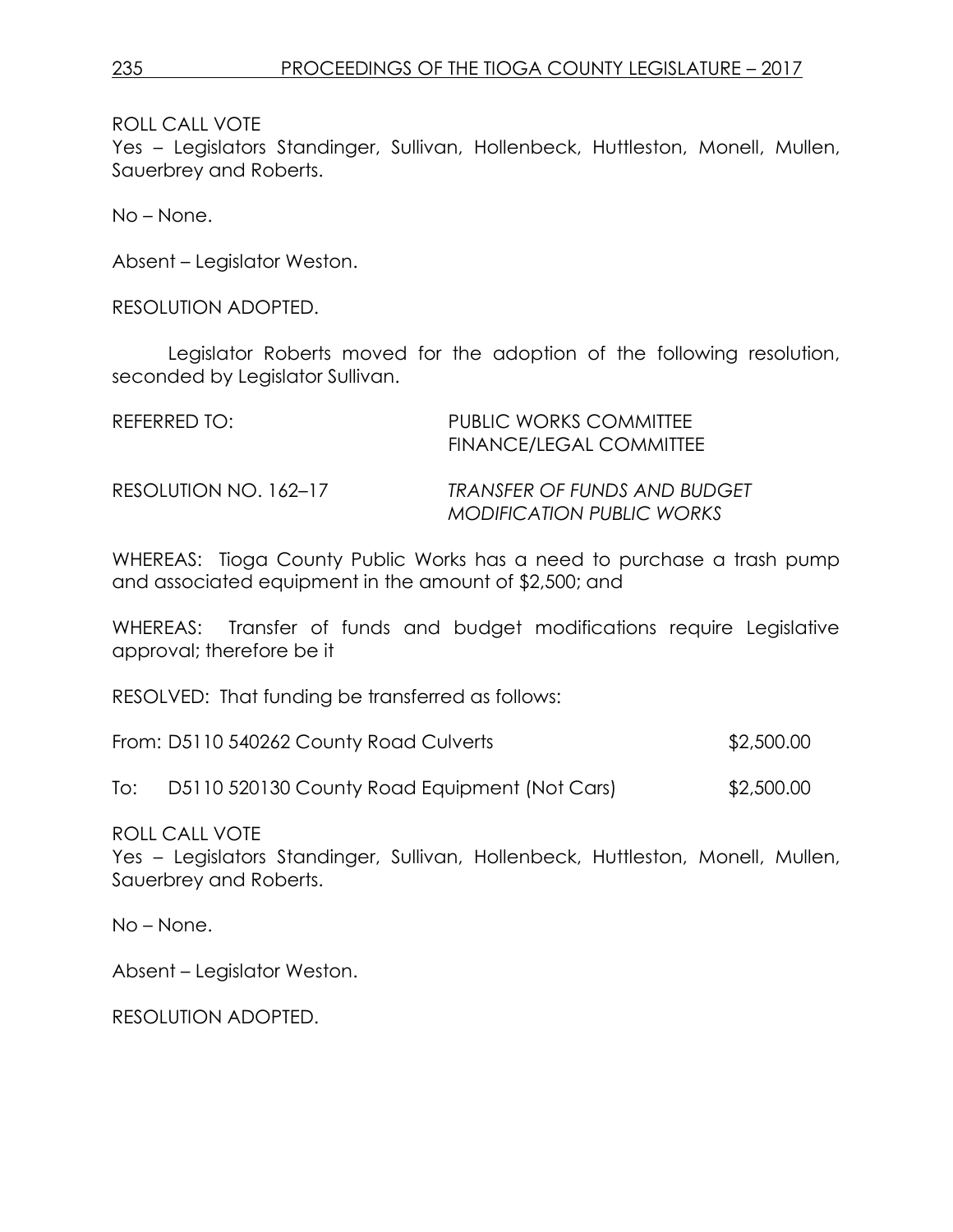Legislator Mullen moved for the adoption of the following resolution, seconded by Legislator Hollenbeck.

| REFERRED TO:          | <b>PUBLIC SAFETY COMMITTEE</b>             |
|-----------------------|--------------------------------------------|
| RESOLUTION NO. 163-17 | RE-ESTABLISH PRIOR YEAR<br>CAPITAL PROJECT |
|                       | <b>INTEROPERABLE GRANT</b>                 |

WHEREAS: Prior year Capital Projects and Capital Equipment Requests need to be re-established for the remaining unspent balance as of year-end 2016 for purchase or completion in 2017; and

WHEREAS: A portion of Interoperable Grant Funds were not re-established or budgeted in the two prior fiscal years and \$374,380.43 of unspent funds are available; and

WHEREAS: The funds for the Interoperable Grant need to be expended by 8/1/2017and are 100% reimbursable; therefore be it

RESOLVED: That the following accounts and amounts be re-established:

| Interoperable Grant                                                |               | <b>Amt to Establish</b> |
|--------------------------------------------------------------------|---------------|-------------------------|
| A3415 540140 Contracted Services<br>A3415 520230 Radio & Equipment | £.            | 21,902.32<br>352,478.11 |
| A3415 433063 State Aid Interoperable Grant                         | $\mathcal{S}$ | 374,380.43              |

And be it further

RESOLVED: That any applicable corresponding revenue sources or reserve account funds per prior Resolution shall also be re-established in the 2017 modified budget.

#### ROLL CALL VOTE

Yes - Legislators Standinger, Sullivan, Hollenbeck, Huttleston, Monell, Mullen, Sauerbrey and Roberts.

No – None.

Absent – Legislator Weston.

RESOLUTION ADOPTED.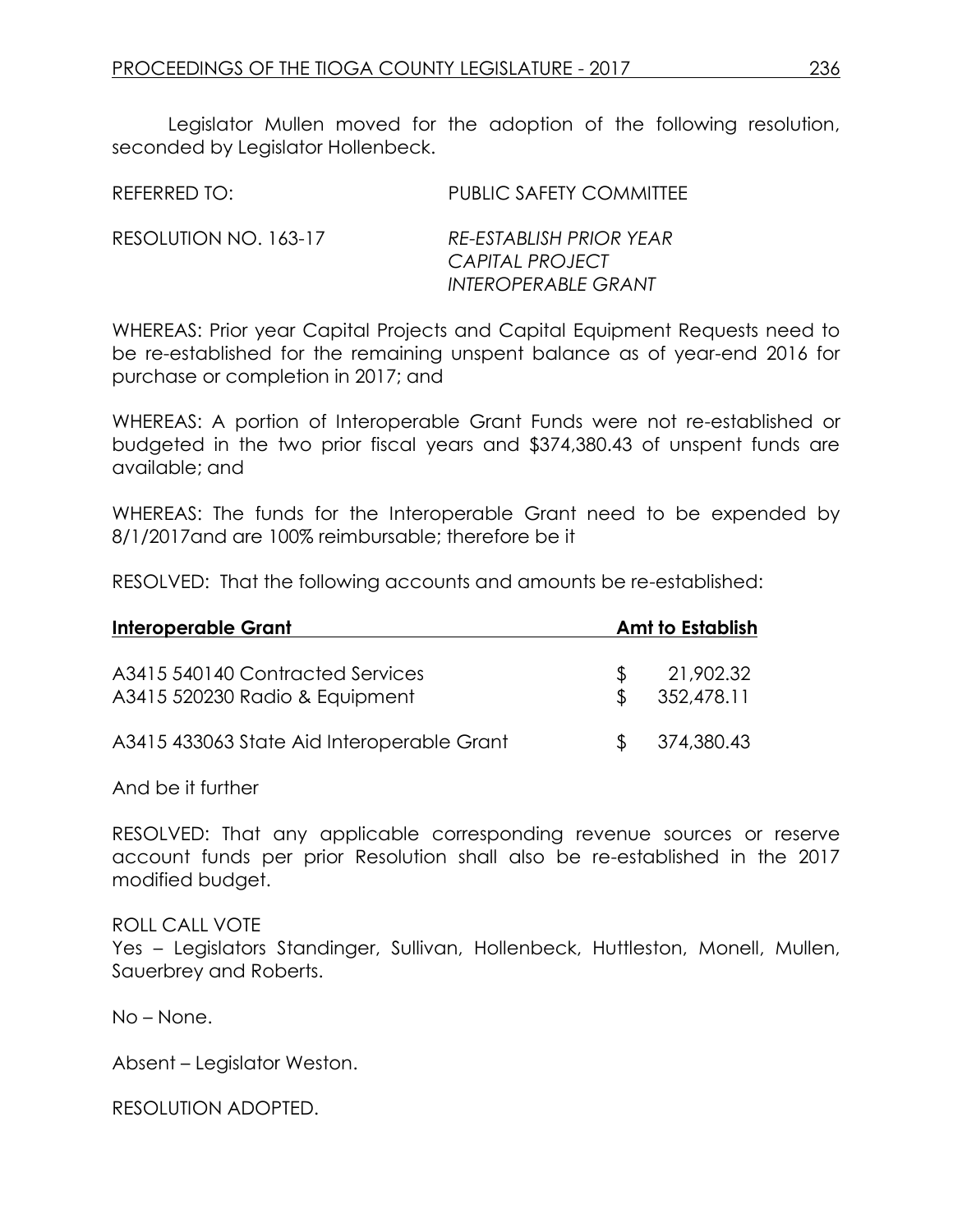Legislator Monell moved for the adoption of the following resolution, seconded by Legislator Sullivan.

| REFERRED TO:          | <b>FINANCE/LEGAL COMMITTEE</b> |
|-----------------------|--------------------------------|
| RESOLUTION NO. 164-17 | ADOPT LOCAL LAW NO. 2 OF 2017  |

WHEREAS: A public hearing was held on July 6, 2017, following due notice thereof to consider the adoption of Local Law Introductory No. B of the Year 2017 A Local Law amending Local Law 6 of the year 2015 which authorized a 2015 resolution recodifying and reimposing sales and compensating use taxes on sales and uses of tangible personal property and on certain services, and on occupancy of hotel rooms and amusement charges, pursuant to the authority of Section 1210 of Article 29 of the Tax Law of the State of New York, so as to provide that said 2015 resolution may thereafter be amended from time to time including for the purpose of extending said taxes by amending the 2015 resolution's ending date; and

WHEREAS: It is in the best interests of the residents of Tioga County to adopt such Local Law which will Local Law No. 2 of 2017; therefore be it

RESOLVED: That the following Local Law be and hereby is adopted;

County of Tioga

Local Law No. 2 of the Year 2017.

A Local Law amending Local Law 6 of the year 2015 which authorized a 2015 resolution recodifying and reimposing sales and compensating use taxes on sales and uses of tangible personal property and on certain services, and on occupancy of hotel rooms and amusement charges, pursuant to the authority of Section 1210 of Article 29 of the Tax Law of the State of New York, so as to provide that said 2015 resolution may thereafter be amended from time to time including for the purpose of extending said taxes by amending the 2015 resolution's ending date.

Be It Enacted by the Legislature of the County of Tioga as follows:

**SECTION 1:** That Section 2 of Local Law No. 6 of the year 2015 be amended as follows:

**SECTION 2:** Notwithstanding the repeal of such Local Law No. 1 of 1968 by this Local Law, all provisions of such Local Law No. 1 of 1968, in respect to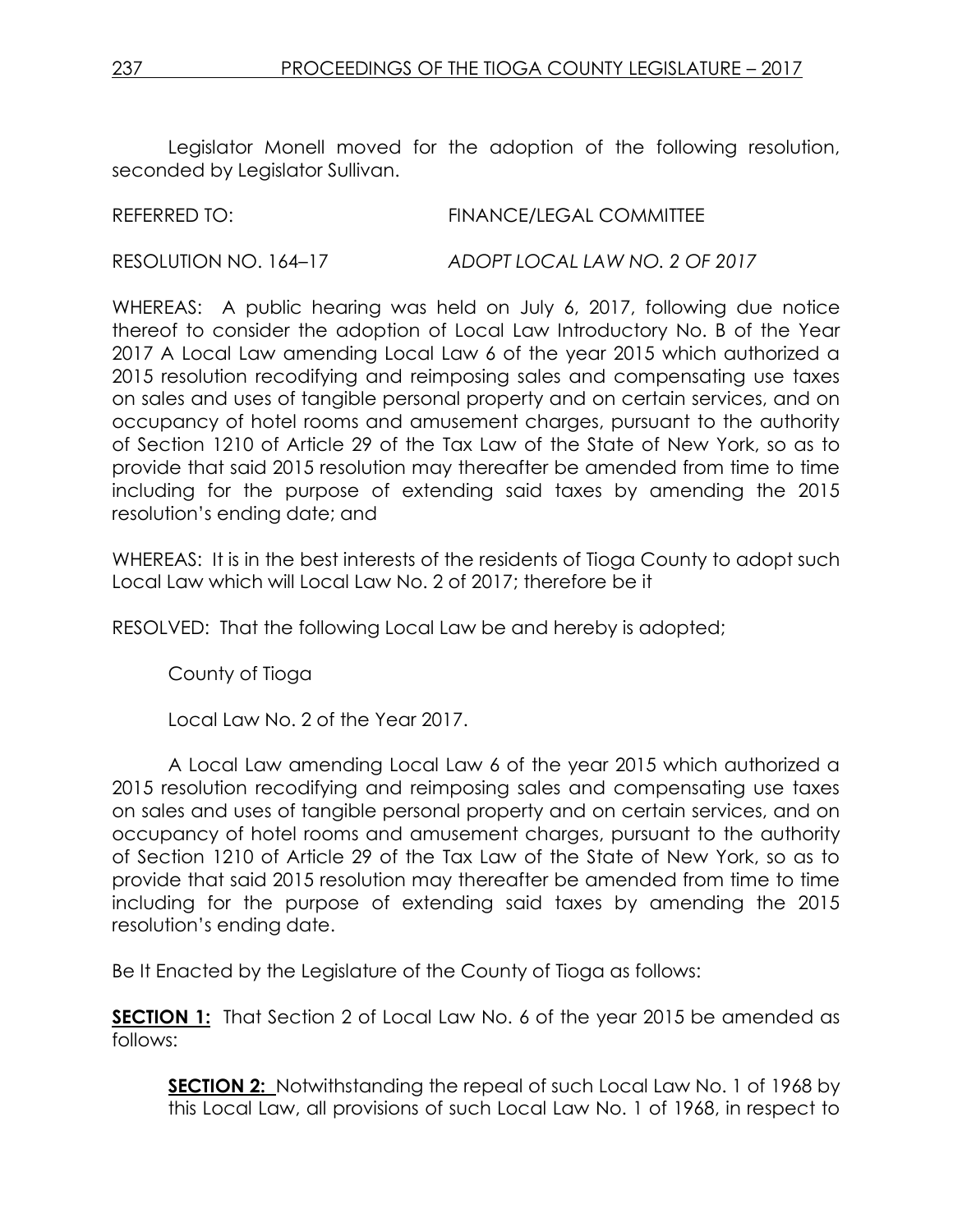the imposition, exemption, assessment, payment, payment over, determination, collection, and credit or refund of taxes imposed thereunder, the filing of forms and returns, the preservation of records for the purposes of such taxes, the secrecy of returns, the disposition of revenues, and the civil and criminal penalties applicable to the violation of the provisions of such Local Law, shall continue in full force and effect with respect to all such taxes accrued up to December 1, 2015; all actions and proceedings, civil or criminal, commenced or authorized to be commenced under or by virtue of any provision of such Local Law No. 1 so repealed, and pending or able to be commenced immediately prior to the taking effect of such repeal, may be commenced, prosecuted and defended to final effect in the same manner as they might if such provisions were not so repealed; and the provisions of the resolution effective December 1, 2015 as amended from time to time, recodifying and reimposing the taxes imposed by such Local Law No. 1, shall be construed as a continuation of the provisions of Local Law No. 1, modified or amended according to the language employed, and not as an enactment of new taxes, other than the additional one percent rate of such taxes imposed for the period commencing December 1, 2015.

**SECTION 2:** This enactment shall take effect upon filing with the Secretary of State.

And be it further

RESOLVED: That the Clerk of the Legislature be and hereby is directed, pursuant to Local Law No. 4 of 1992, to cause to be published in the official newspapers of the County of Tioga a synopsis of such Local Law, such synopsis to be within ten days after adoption of the Local Law; and be it further

RESOLVED: That the Clerk of the Legislature be and hereby is directed within five days after adoption of such Local Law to cause the Local Law to be filed as required by the Municipal Home Rule Law Section 27.

### ROLL CALL VOTE

Yes – Legislators Standinger, Sullivan, Hollenbeck, Huttleston, Monell, Mullen, Sauerbrey and Roberts.

No – None.

Absent – Legislator Weston.

RESOLUTION ADOPTED.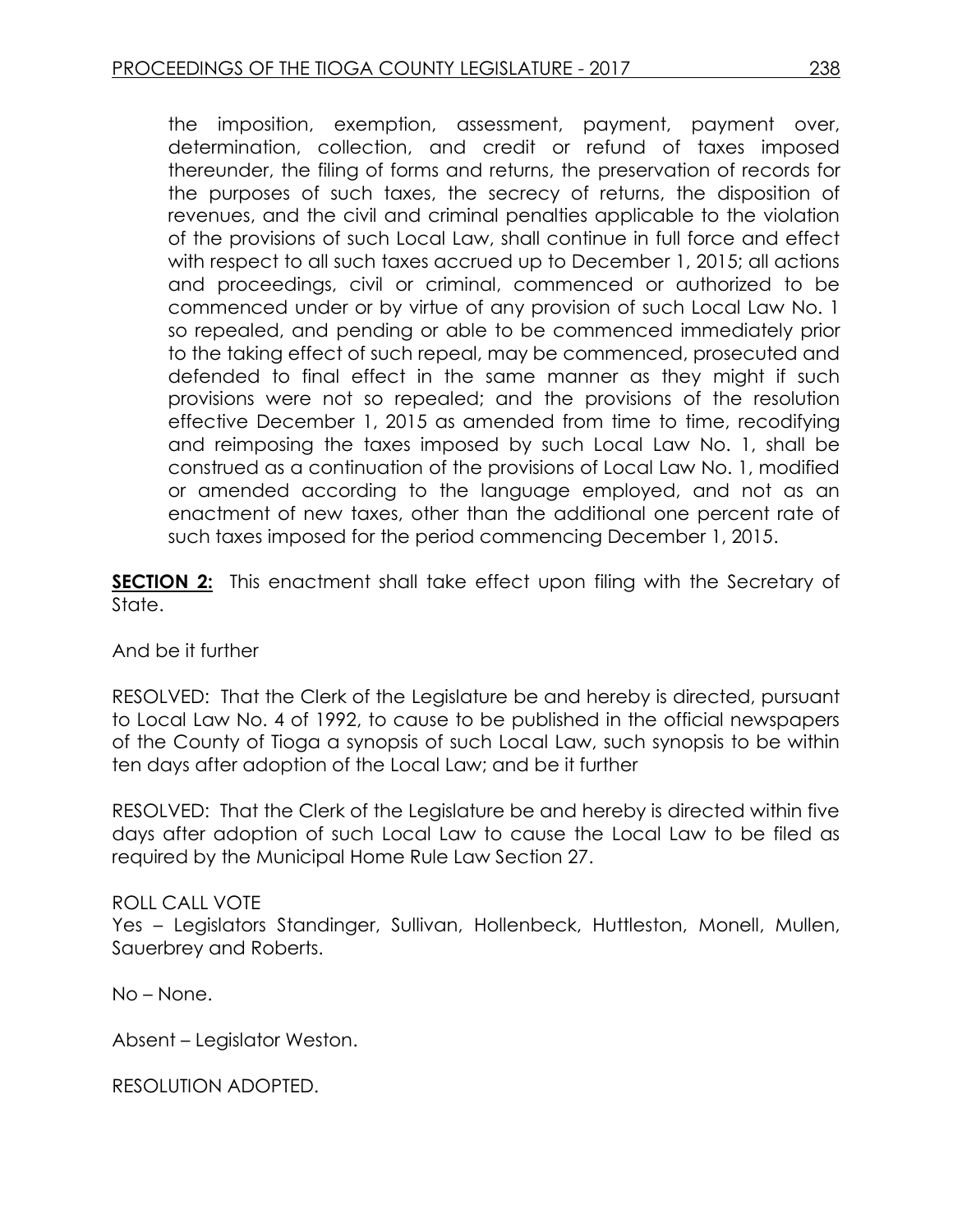Legislator Monell introduced Local Law Introductory No. C of 2017.

County of Tioga

Local Law No. of the Year 2017.

A Local Law of the Tioga County Legislature of the County of Tioga, repealing the wireless communications surcharge authorized by Article Six of the County Law of the State of New York; and imposing the wireless communications surcharges pursuant to the authority of Tax Law §186-g.

Be It Enacted by the Legislature of the County of Tioga as follows:

SECTION 1: A Local Law imposing a Wireless Communication Surcharge in Tioga County hereinafter known as Local Law No. 6 of the year 2003, is hereby REPEALED.

SECTION 2: Imposition of wireless communications surcharges. (a) Pursuant to the authority of Tax Law §186-g, there are hereby imposed and there shall be paid surcharges within the territorial limits of the County of Tioga on: (i) wireless communications service provided to a wireless communications customer with a place of primary use within such County of Tioga, at the rate of thirty cents per month on each wireless communications device in service during any part of the month; and (ii) the retail sale of prepaid wireless communications service sold within such County of Tioga, at the rate of thirty cents per retail sale, whether or not any tangible personal property is sold therewith.

(b) Wireless communications service suppliers shall begin to add such surcharge to the billing of its customers and prepaid wireless communications sellers shall begin to collect such surcharge from its customers commencing December 1, 2017.

(c) Each wireless communications service supplier and prepaid wireless communications seller is entitled to retain, as an administrative fee, an amount equal to three percent of its collections of the surcharges imposed by this Local Law, providing that the supplier or seller files any required return and remits the surcharges due to the New York State Commissioner of Taxation and Finance on or before its due date.

SECTION 3: Administration of surcharges. The surcharges imposed by this Local Law shall be administered and collected by the New York State Commissioner of Taxation and Finance as provided in paragraph (8) of Tax Law §186-g, and in a like manner as the taxes imposed by Articles Twenty-Eight and Twenty-Nine of the Tax Law.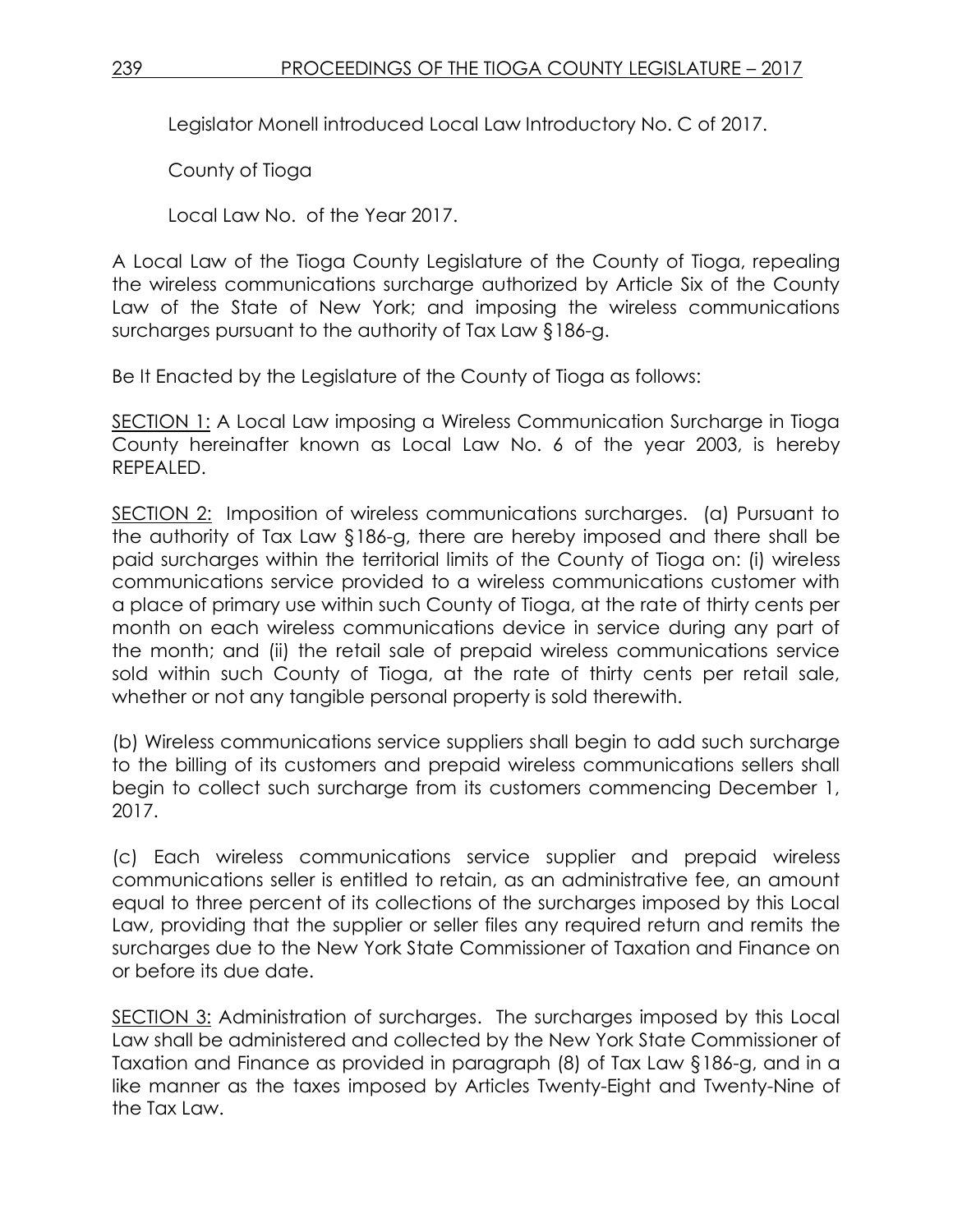SECTION 4: Applicability of State law to surcharges imposed by this Local Law. All the provisions of Tax Law §186-g shall apply to the surcharges imposed by this Local Law with the same force and effect as if those provisions had been set forth in full in this Local Law, except to the extent that any of those provisions is either inconsistent with or not relevant to the surcharges imposed by this Local Law.

SECTION 5: Net collections received by Tioga County from the surcharges imposed by this Local Law shall be expended only upon authorization of the Tioga County Legislature of the County of Tioga and only for payment of system costs, eligible wireless 911 service costs, or other costs associated with the administration, design, installation, construction, operation, or maintenance of public safety communications networks or a system to provide enhanced wireless 911 service serving Tioga County, as provided in paragraph (9) of Tax Law §186-g, including, but not limited to, hardware, software, consultants, financing and other acquisition costs. Tioga County shall separately account for and keep adequate books and records of the amount and object or purpose of all expenditures of all such monies. If, at the end of any fiscal year, the total amount of all such monies exceeds the amount necessary for payment of the above mentioned costs in such fiscal year, such excess shall be reserved and carried over for the payment of those costs in the following fiscal year.

SECTION 6: Effective date. This Local Law shall take effect December 1, 2017.

Legislator Sullivan moved for the adoption of the following resolution, seconded by Legislator Mullen.

| REFERRED TO:          | <b>PUBLIC SAFETY COMMITTEE</b><br><b>FINANCE/LEGAL COMMITTEE</b>                 |
|-----------------------|----------------------------------------------------------------------------------|
| RESOLUTION NO. 165-17 | <b>SCHEDULE PUBLIC HEARING</b><br><b>LOCAL LAW INTRODUCTORY</b><br>NO. C OF 2017 |

RESOLVED: That a public hearing shall be held on Local Law Introductory No. C of 2017 A Local Law of the Tioga County Legislature of the County of Tioga repealing the wireless communications surcharge authorized by Article Six of the County Law of the State of New York; and imposing the wireless communications surcharges pursuant to the authority of the Tax Law §186-g in the Edward D. Hubbard Auditorium of the Ronald E. Dougherty County Office Building, 56 Main Street, Owego, New York 13827 on Thursday, August 10, 2017 at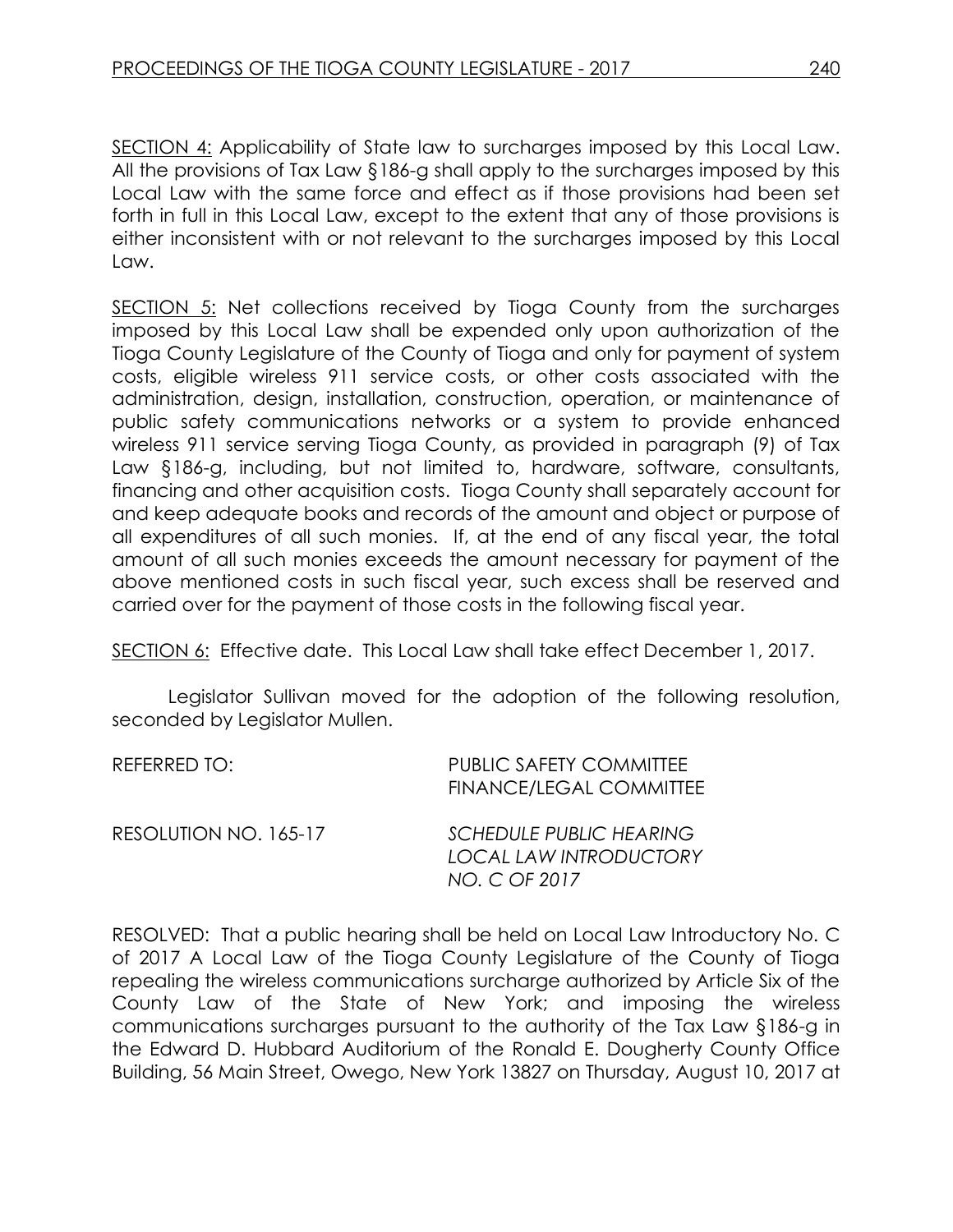1:00 P.M. All persons desiring to present written or oral comments may do so at said time.

ROLL CALL VOTE

Yes – Legislators Standinger, Sullivan, Hollenbeck, Huttleston, Monell, Mullen, Sauerbrey and Roberts.

No – None.

Absent – Legislator Weston.

RESOLUTION ADOPTED.

Legislator Monell moved for the adoption of the following resolution, seconded by Legislator Hollenbeck.

REFERRED TO: FINANCE/LEGAL COMMITTEE RESOLUTION NO. –17 *RESOLUTION OF THE LEGISLATURE OF TIOGA COUNTY AMENDING RESOLUTION 231-15 RECODIFYING AND REIMPOSING GENERAL SALES AND COMPENSATING USE TAXES IMPOSED AT THE RATE OF THREE PERCENT AND ALSO IMPOSING AN ADDITIONAL ONE PERCENT RATE OF SUCH TAXES FOR A PERIOD OF THREE YEARS, PURSUANT TO THE AUTHORITY OF SECTION 1210 OF ARTICLE 29 OF THE TAX LAW OF THE STATE OF NEW YORK TO EXTEND THE EFFECTIVE DATES OF SUCH TAXES FOR THREE YEARS THROUGH NOVEMBER 30, 2020*

**BE IT ENACTED** by the Legislature of Tioga County, as follows:

**SECTION 1:** Amendment of Resolution 231-15 for the purpose of extending the term for general sales and compensating use taxes. By Resolution 231-15 and commencing December 1, 2015, the Tioga County Legislature imposed in this county and decreed there shall be paid all of the sales and compensating use taxes described in Article Twenty-nine of the New York Tax Law as authorized by subdivision (a) of section twelve hundred ten of the Tax Law, at the rate of three percent. In addition to those taxes imposed at the rate of three percent, Resolution 231-15 imposed in this county and decreed there shall be paid such sales and compensating use taxes at the additional rate of one percent. These taxes are hereby extended and continued for an additional period of three years through November 30, 2020 and Resolution 231-15 is hereby amended to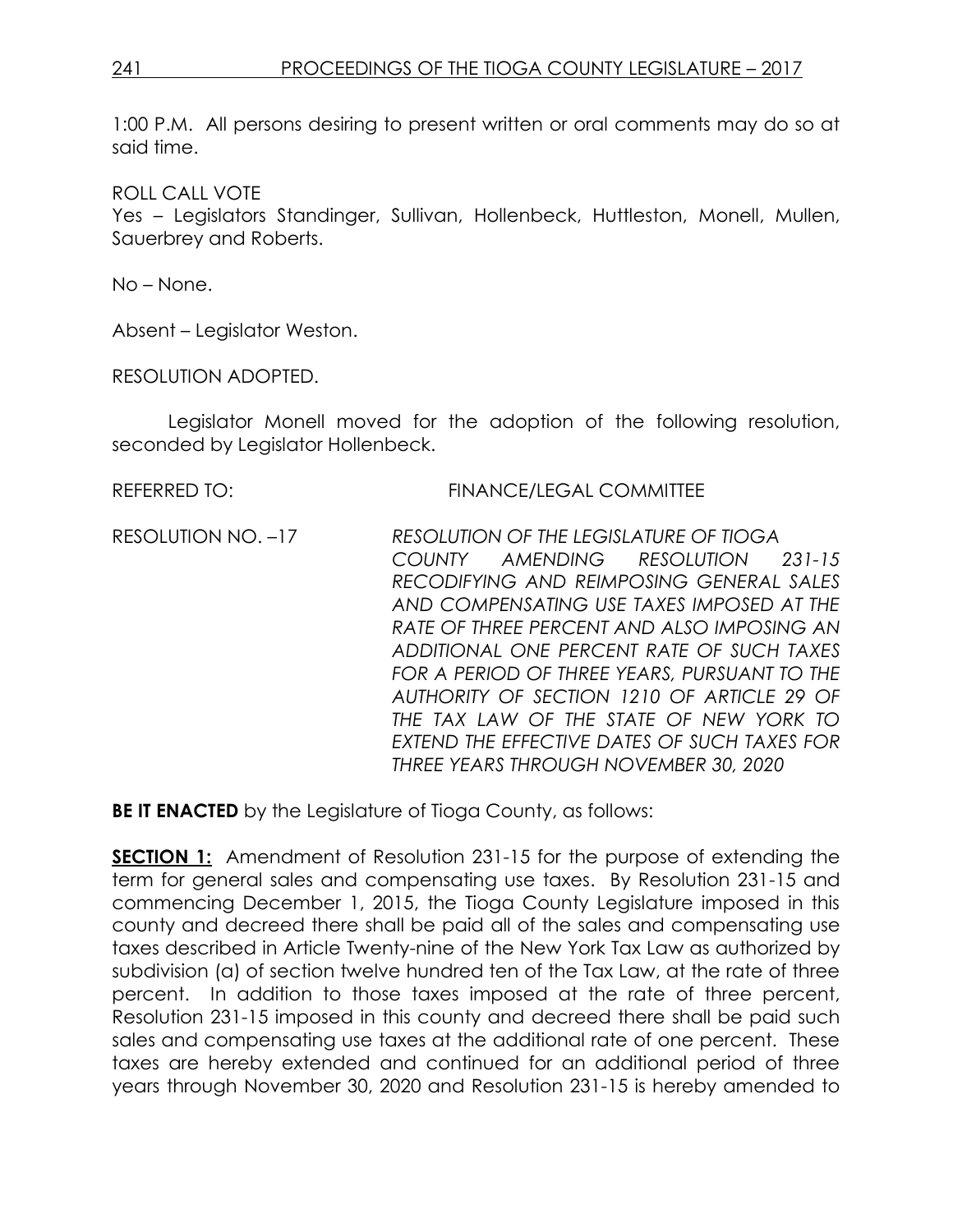reflect the new ending date of November 30, 2020 and continues to be in effect in all other respects as repeated herein.

**SECTION 2:** Local options - Application of special provisions. As imposed by Resolution 231-15 as hereby extended, notwithstanding any contrary provision of this enactment or other law:

(a) Motor fuel and diesel motor fuel described in subdivision (m) of section eleven hundred eleven of the Tax Law shall not be taxed at a rate of cents per gallon.

(b) The clothing and footwear exemption described in paragraph thirty of subdivision (a) of section eleven hundred fifteen of the Tax Law shall apply to the taxes imposed by this enactment.

(c) The residential solar energy systems equipment, installation service, and electricity exemptions described in subdivision (ee) of section eleven hundred fifteen of the Tax Law shall not apply to the taxes imposed by this enactment.

(d) The commercial solar energy systems equipment, installation service, and electricity exemptions described in subdivision (ii) of section eleven hundred fifteen of the Tax Law shall not apply to the taxes imposed by this enactment.

(e) The empire zone refund and credit described in clause six of subdivision (a) of section eleven hundred nineteen of the Tax Law shall not apply to the taxes imposed by this enactment.

(f) The qualified empire zone enterprise refund and credit described in subdivision (d) of section eleven hundred nineteen of the Tax Law shall not apply to the taxes imposed by this enactment.

(g) Residential energy sources and services described in paragraph three of subdivision (a) of section twelve hundred ten of the Tax Law shall be subject to the taxes imposed by this enactment at the rate of three percent, but exempt from the additional taxes imposed at the rate of one percent.

**SECTION 3:** Taxes in addition to others. As imposed by Resolution 231-15 as hereby extended, the taxes imposed by this enactment are in addition to any and all other taxes authorized or imposed under any other provision of law.

**SECTION 4:** Administration of taxes. As imposed by Resolution 231-15 as hereby extended, the taxes imposed by this enactment shall be administered and collected by the State Commissioner of Taxation and Finance as provided in Articles Twenty-eight and Twenty-nine of the Tax Law.

**SECTION 5:** Applicability of state law to taxes imposed by this enactment. As imposed by Resolution 231-15 as hereby extended, the provisions of Articles Twenty-eight and Twenty-nine of the Tax Law and any provision of the Tax Law or other law that applies to Article Twenty-eight or Twenty-nine, relating or applicable to the taxes imposed by this enactment, including the applicable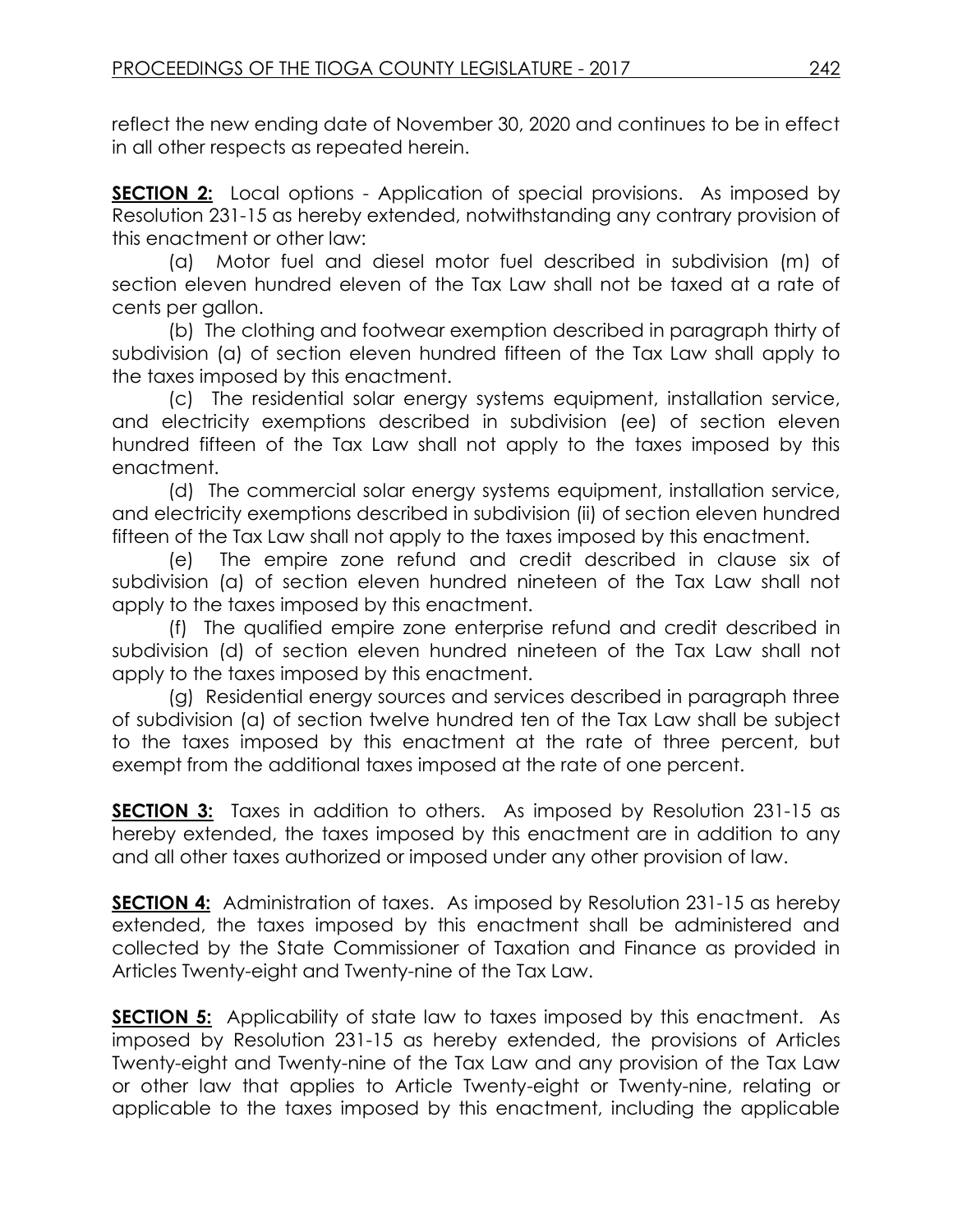definitions, transitional provisions, limitations, special provisions, exemptions, exclusions, refunds, credits, and administrative provisions, so far as those provisions can be made applicable to the taxes imposed by this enactment, shall apply to the taxes imposed by this enactment with the same force and effect as if those provisions had been incorporated in full into this enactment and had expressly referred to the taxes imposed by this enactment, except to the extent that any of those provisions is either inconsistent with or not relevant to the taxes imposed by this enactment.

**SECTION 6:** Allocation and distribution of net collections. As imposed by Resolution 231-15 as hereby extended, pursuant to section 1262 of the Tax Law:

(a) The county shall set aside for county purposes two-thirds of the net collections from the taxes imposed by this enactment at the rate of three percent.

(b) The county shall set aside for educational purposes none of the net collections from the taxes imposed by this enactment.

(c)(1) The county shall allocate quarterly to the towns in the county onethird of the net collections from the taxes imposed by this enactment at the rate of three percent. Such net collections shall be allocated to the towns in proportion to their respective populations, determined in accordance with the latest decennial federal census or special population census taken pursuant to section twenty of the New York General Municipal Law completed and published prior to the end of the quarter for which the allocation is made, which special census must include the entire area of the county.

 (2) The amount so allocated to the towns shall be applied first to reduce county taxes levied upon real property in the towns. Any balance remaining shall then be applied to reduce general town taxes levied upon real property in the towns.

 (3) Any town, by local law, ordinance or resolution, however, may provide that all or any specified part of the amounts which would be so applied to reduce the county taxes and general town taxes levied upon real property in such town shall be paid directly to such town to be used for any town purpose.

 (4) If any village, by local law, ordinance or resolution shall so provide, the amounts which would be so applied to reduce the county and general town taxes levied upon real property in such village shall be paid directly to such village in lieu of such tax reduction. Where any village has elected to be paid directly as provided in this subdivision, the amount to be paid to such village shall be determined by the ratio that the full valuation of real property in the village or portion thereof within the town in which such village is located bears to the full valuation of real property in the entire town.

 (5) If a village wholly or partially within a town has so elected to be paid directly, but the town in which such village is located has not so elected, the amount allocated to the town in which such village is wholly or partially situated shall be applied to reduce county taxes and general town taxes in the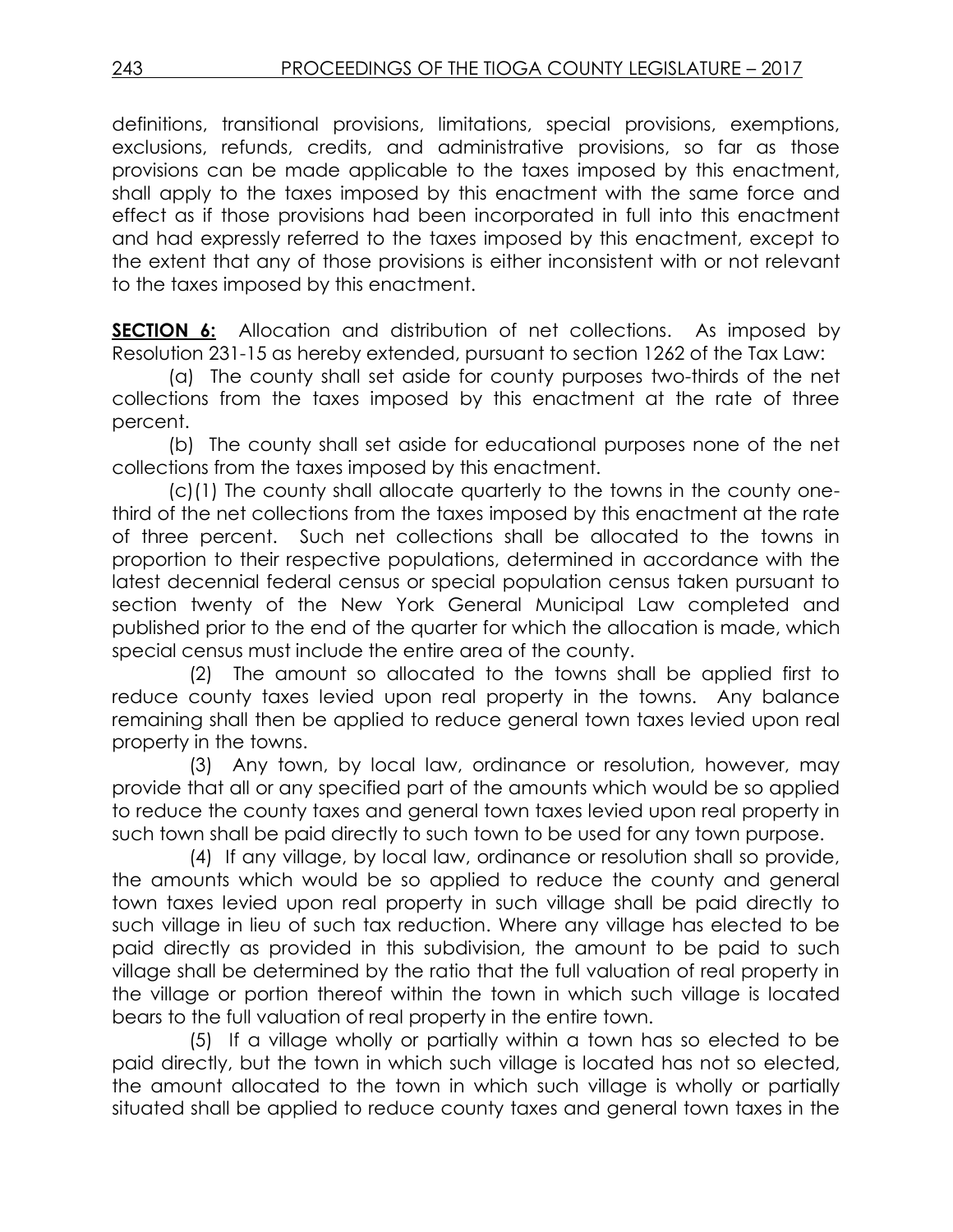area of the town outside such village. If the amount allocated to a town exceeds the amount of the county taxes and general town taxes levied upon real property in the town, the excess shall be apportioned between the town and each village, if any, wholly or partially situated therein, in the ratios that the full valuation of real property in each such village or portion thereof within the town, and the full valuation of real property in the portion of the town outside of such village or villages, respectively, bear to the aggregate full valuation of the entire town. The share of each such village shall be paid directly to such village. The share of the town shall be applied, first, to reduce taxes levied for part-town activities, and any balance remaining shall be paid directly to the town, to be used only for part-town activities.

 (6) If a town and all the villages therein shall have elected to be paid directly as provided in this subdivision, the share of such town shall be applied to reduce taxes levied for part-town activities, and any balance remaining or portion thereof, in the discretion of the town board, may be applied to reduce general town taxes, county taxes levied in the area of the town outside of such villages or may be used for part-town activities, or any combination thereof.

 (7) If a town containing more than one village shall have elected to be paid directly and one or more but not all of the villages shall have also elected to be paid directly, the share of the town shall be applied to reduce general town taxes levied in the area of the town outside of the village or villages that have so elected, and any balance remaining or portion thereof, in the discretion of the town board, may be applied to reduce county taxes levied in the area of the town outside of such village or villages.

 (8) The amount to be applied in reduction of county taxes and general town taxes in each town shall be determined on the basis of the respective populations of the several towns in the county, determined in accordance with the latest federal census or special population census taken pursuant to section twenty of the General Municipal Law, completed and published prior to the end of the quarter for which the allocation is made, which special census must include the entire area of the county.

 (9) Any local law, ordinance or resolution enacted by a town or village pursuant to this subdivision shall only be effective for the calendar year or years subsequent to its enactment and, further, shall only be effective if it is mailed by registered or certified mail to the chief fiscal officer of the county before the first day of September preceding the calendar year for which the election is made by such local law, ordinance or resolution. Such local law, ordinance or resolution shall remain in effect for subsequent calendar years until rescinded by local law, ordinance or resolution, but the enactment shall rescind the election only if it is mailed, in the same manner already provided for in this subdivision, to the chief fiscal officer of the county before the first day of September preceding the calendar year for which the rescission is to apply.

 (10) The foregoing provisions notwithstanding, where the county imposes a sales and use tax to be effective on a date after the adoption of its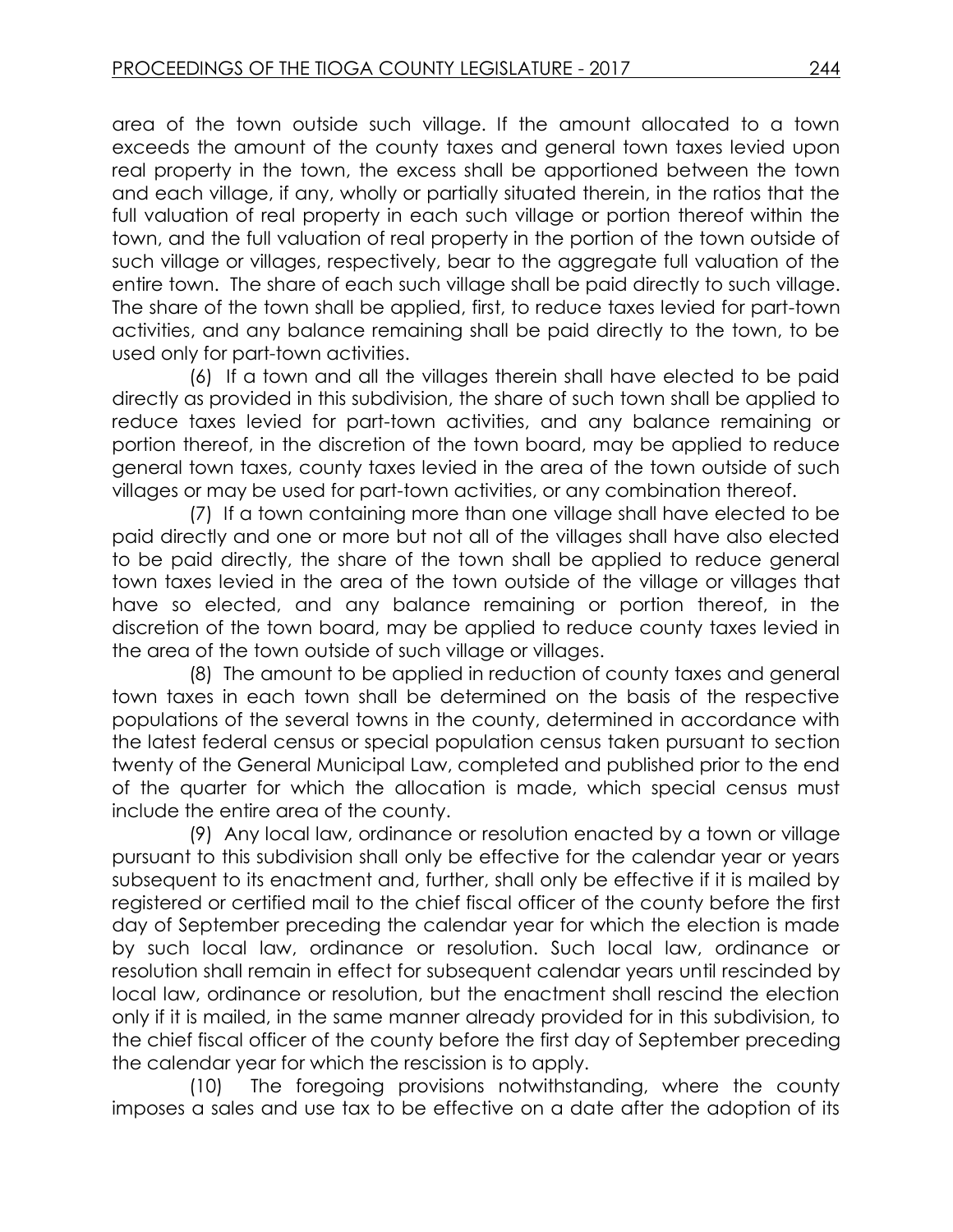budget but within the fiscal year for which such budget has been adopted, and the estimated revenues from such tax include an amount not set aside for county purposes or educational purposes, and such amount has not been included in budget revenues for such fiscal year for allocation in reduction of taxes on real property as provided in this subdivision, a local law, ordinance or resolution enacted by a town or village pursuant to this subdivision shall be effective as of the effective date of such tax if mailed by registered or certified mail to the chief fiscal officer of the county within thirty days after the enactment by the county of the local law, ordinance or resolution imposing such tax.

(d) The county shall set aside for county purposes one hundred percent of the net collections from the taxes imposed by this enactment at the additional rate of one percent.

(e) As used in this enactment the following terms shall mean or include:

(1) Net Collections. The moneys collected from the taxes imposed by this enactment, after deducting therefrom expenses of administration and collection and amounts refunded or to be refunded as described in Tax Law section twelve hundred sixty-one (b).

(2) General town taxes. Taxes levied for any town purpose, including highways, upon the entire area of a town.

(3) Full valuation of real property. The assessed valuation of real property divided by the equalization rate as determined in accordance with Article Eight of the New York Real Property Tax Law.

(4) Part-town activities. Activities of town government, including highway programs, which are chargeable to the area of the town outside of villages, exclusive of special district purposes, unless such special district is a fire protection district coterminous with the area of a town outside of villages.

**SECTION 7:** Deposit and use of revenues. As imposed by Resolution 231-15 as hereby extended, except as otherwise provided by this enactment or other law, net collections received by the county from the taxes imposed by this enactment shall be paid into the treasury of the county and shall be credited to and deposited in the general fund thereof and, unless restricted by local law, ordinance, or resolution to a specified purpose or purposes, shall be available for any county purpose of the county. Notwithstanding the foregoing, the county shall deposit one-half of the net collections from the additional one percent rate of sales and compensating use taxes imposed by this enactment in a capital reserves fund, and the county shall make disbursements from such capital reserves fund solely for the purposes of capital projects and repaying any debts incurred for such capital projects in the county. Expenditures from the proceeds of any such taxes shall not be considered as part of the cost of government within the meaning of any limitation on expenditures contained in any general, special, or local law applicable to this county.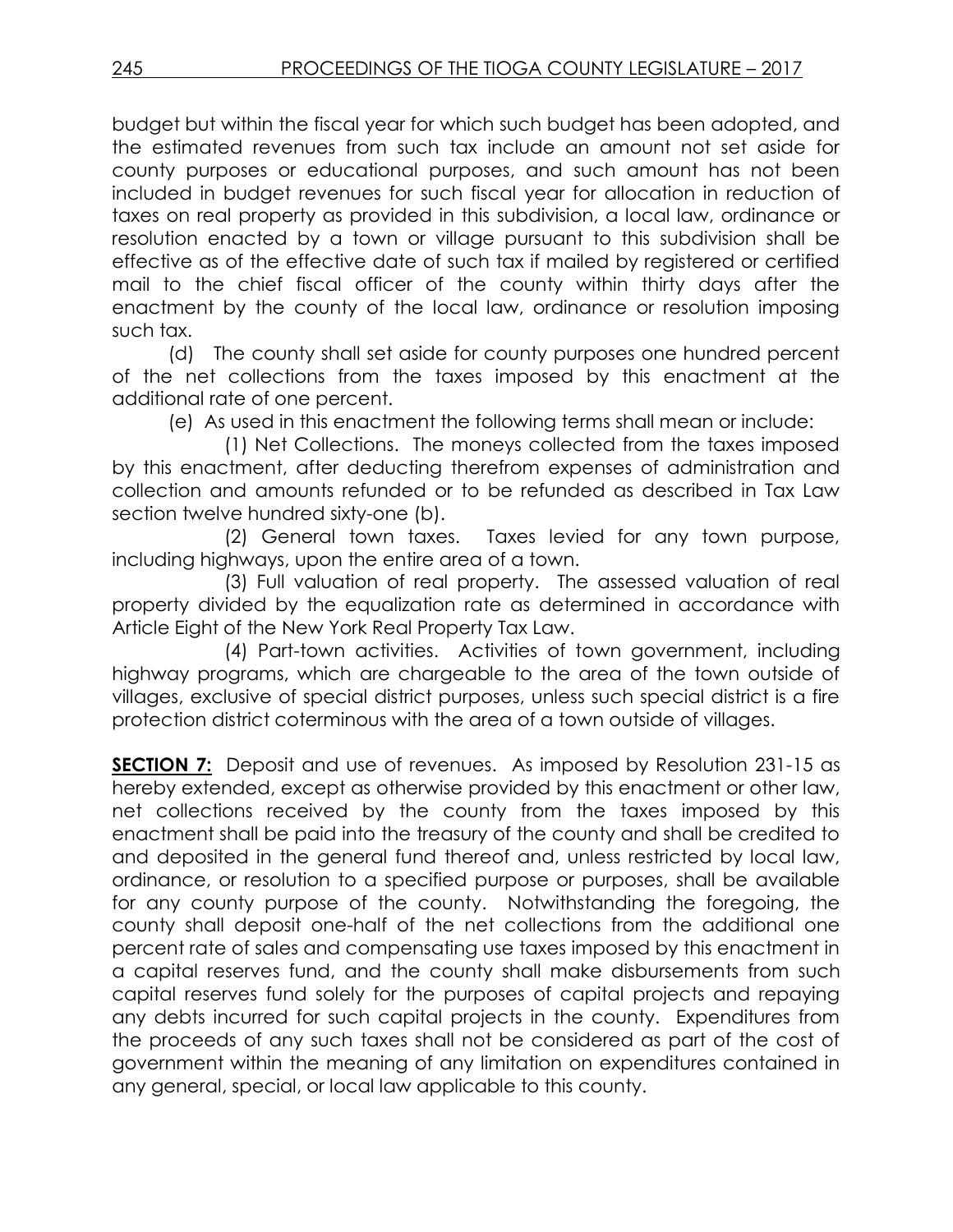**SECTION 8:** Severability. If any provision of this enactment or the application thereof, for any reason, shall be finally adjudged by any court of competent jurisdiction to be invalid, such judgment shall not affect, impair, or invalidate the remainder of this enactment, but shall be confined in its operation to the provision thereof directly involved in the controversy in which such judgment shall have been rendered and the application of that provision to other persons or circumstances shall not be affected by that judgment.

**SECTION 9:** Effective date. This enactment shall take effect December 1, 2017.

Legislator Monell made a motion to withdraw the above resolution, seconded by Legislator Hollenbeck.

### ROLL CALL VOTE ON MOTION TO WITHDRAW

Yes – Legislators Standinger, Sullivan, Hollenbeck, Huttleston, Monell, Mullen, Sauerbrey and Roberts.

No – None.

Absent – Legislator Weston.

### MOTION TO WITHDRAW ABOVE RESOLUTION CARRIED

Legislator Standinger moved for the adoption of the following resolution, seconded by Legislator Sullivan.

REFERRED TO: HEALTH & HUMAN SERVICES COMMITTEE

RESOLUTION NO. 166-17 *APPOINT AN EARLY INTERVENTION OFFICIAL FOR TIOGA COUNTY PUBLIC HEALTH DEPARTMENT*

WHEREAS: Section 2541 of the Public Health Law defines the position of an Early Intervention Official (EIO); and

WHEREAS: Section 2540 of the Public Health Law describes the duties of the EIO; and

WHEREAS: Tioga County Public Health has identified Heather Morgan, Community Health Program Supervisor, to be appointed EIO, therefore be it

RESOLVED: That Heather Morgan be appointed as the Early Intervention Official for Tioga County effective July 13, 2017.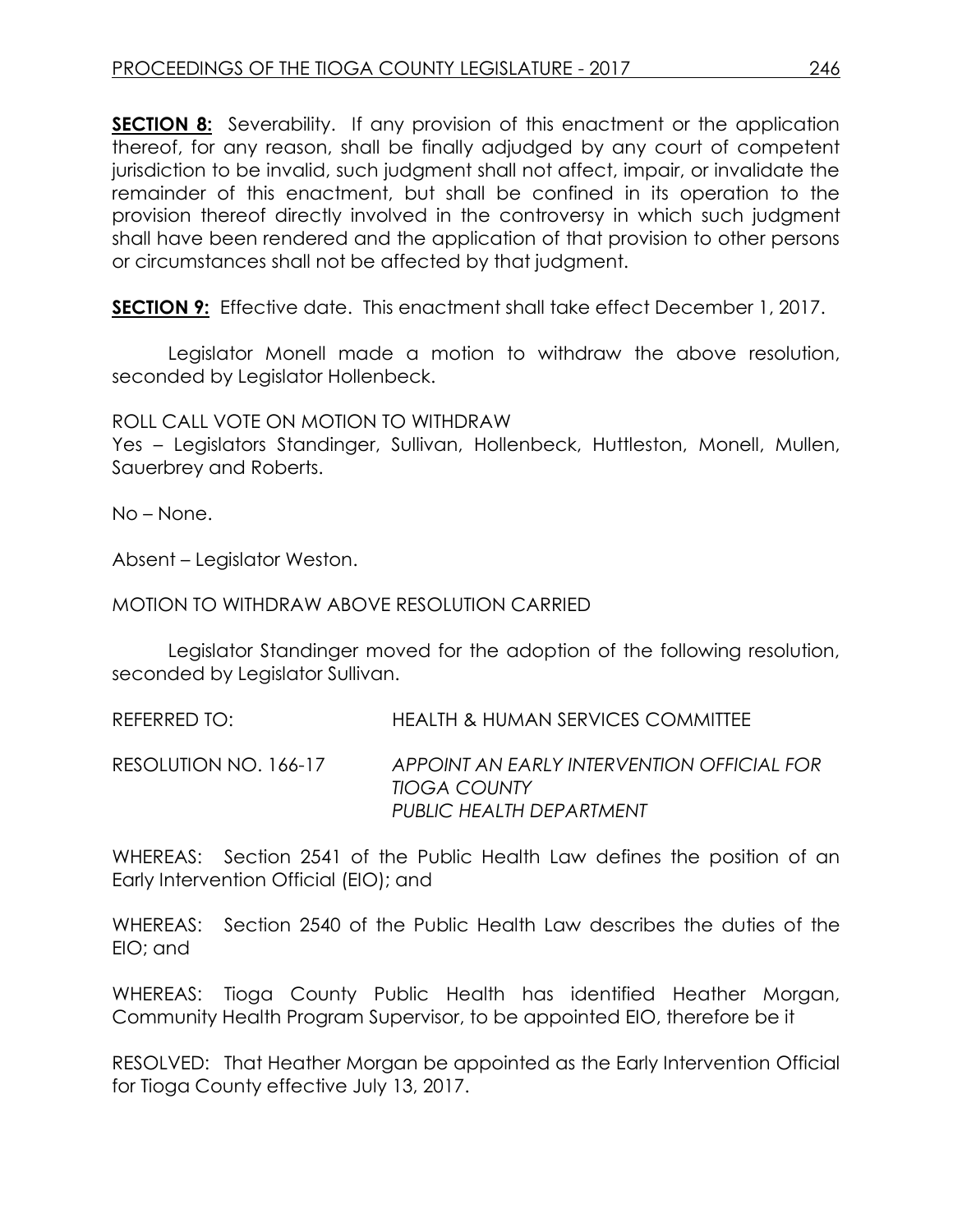Yes – Legislators Standinger, Sullivan, Hollenbeck, Huttleston, Monell, Mullen, Sauerbrey and Roberts.

No – None.

Absent – Legislator Weston.

RESOLUTION ADOPTED.

Legislator Monell moved for the adoption of the following resolution, seconded by Legislator Sullivan.

REFERRED TO: FINANCE COMMITTEE

RESOLUTION NO. 167-17 *ERRONEOUS ASSESSMENT*

*TOWN OF BARTON*

WHEREAS: An application for Corrected Tax Roll for the year 2015 indicates that parcel #735 in the Town of Barton assessed to Wolcott, William E & Betty M on the 2015 tax roll of the Town of Barton is erroneous in that the veteran disability exemption was not applied; be it therefore

RESOLVED: That a refund be issued to Wolcott, William E & Betty M by the Tioga County Treasurer's office as follows:

| Total              | 2066.09              | 1963.19               |
|--------------------|----------------------|-----------------------|
| <b>Barton Fire</b> | 146.40               | 146.40                |
| Town Wide          | 320.52               | 303.34                |
| Recycle            | 70.75                | 66.96                 |
| County             | 1528.42              | 1446.49               |
|                    | Original Bill # 1596 | Corrected Bill # 1596 |

And be it further

RESOLVED: That the erroneous town tax of \$ 17.18 be charged back to the Town of Barton; and be it further

RESOLVED: That the erroneous solid waste tax of \$ 3.79 be charged back to the Solid Waste Fund; and be it further

RESOLVED: That the erroneous county tax of \$ 81.93 be charged to the proper account in the records of the County Treasurer.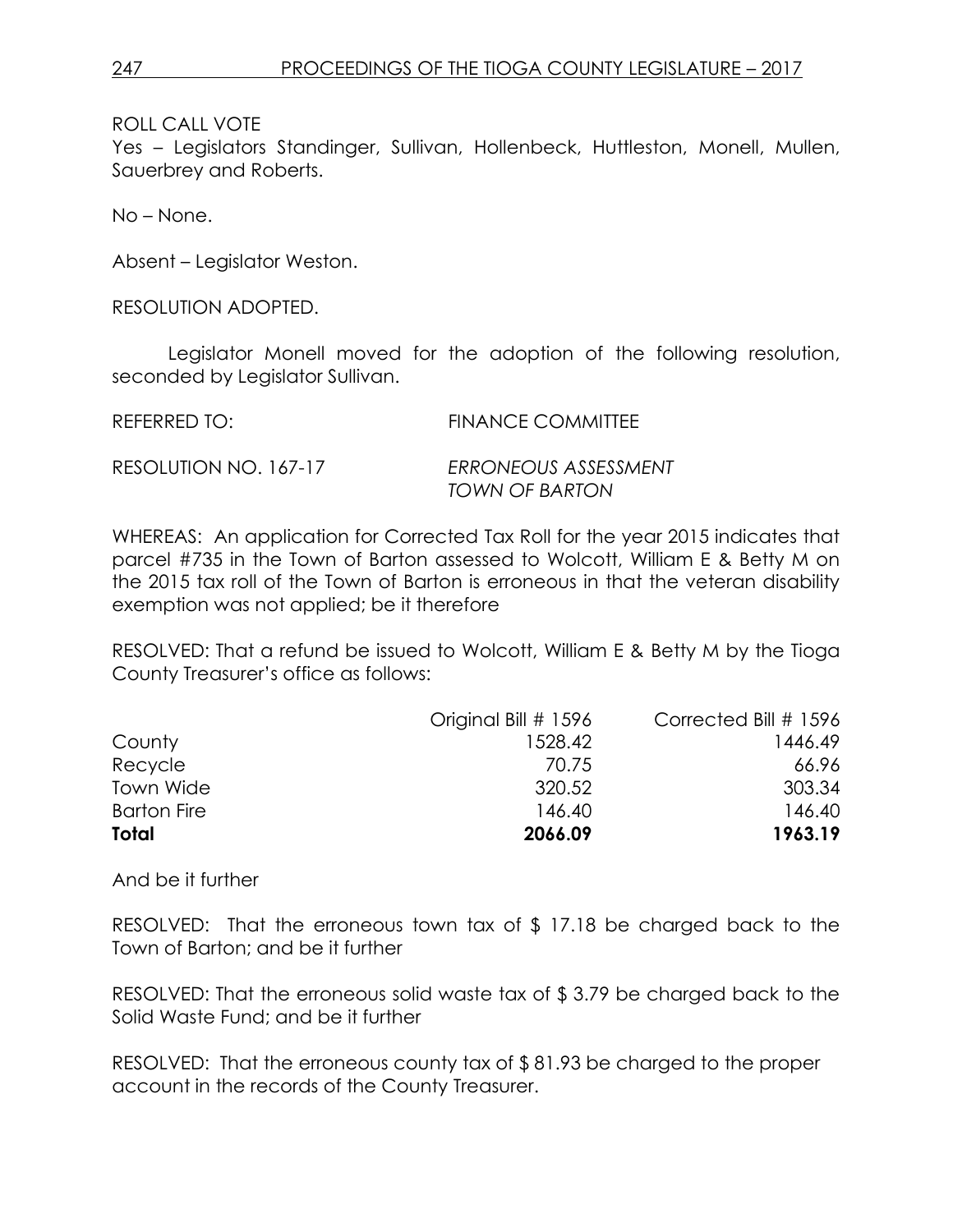Yes – Legislators Standinger, Sullivan, Hollenbeck, Huttleston, Monell, Mullen, Sauerbrey and Roberts.

No – None.

Absent – Legislator Weston.

RESOLUTION ADOPTED.

Legislator Monell moved for the adoption of the following resolution, seconded by Legislator Sullivan.

REFERRED TO: FINANCE COMMITTEE

RESOLUTION NO. 168-17 *ERRONEOUS ASSESSMENT*

*TOWN OF BARTON*

WHEREAS: An application for Corrected Tax Roll for the year 2016 indicates that parcel #735 in the Town of Barton assessed to Wolcott, William E & Betty M on the 2016 tax roll of the Town of Barton is erroneous in that the veteran disability exemption was not applied; be it therefore

RESOLVED: That a refund be issued to Wolcott, William E & Betty M by the Tioga County Treasurer's office as follows:

| Total              | 2104.91             | 2000.84               |
|--------------------|---------------------|-----------------------|
| <b>Barton Fire</b> | 154.54              | 154.54                |
| Town Wide          | 331.78              | 314.08                |
| Recycle            | 71.47               | 67.65                 |
| County             | 1547.12             | 1464.57               |
|                    | Original Bill #1596 | Corrected Bill # 1596 |

And be it further

RESOLVED: That the erroneous town tax of \$17.70 be charged back to the Town of Barton; and be it further

RESOLVED: That the erroneous solid waste tax of \$3.82 be charged back to the Solid Waste Fund; and be it further

RESOLVED: That the erroneous county tax of \$82.55 be charged to the proper account in the records of the County Treasurer.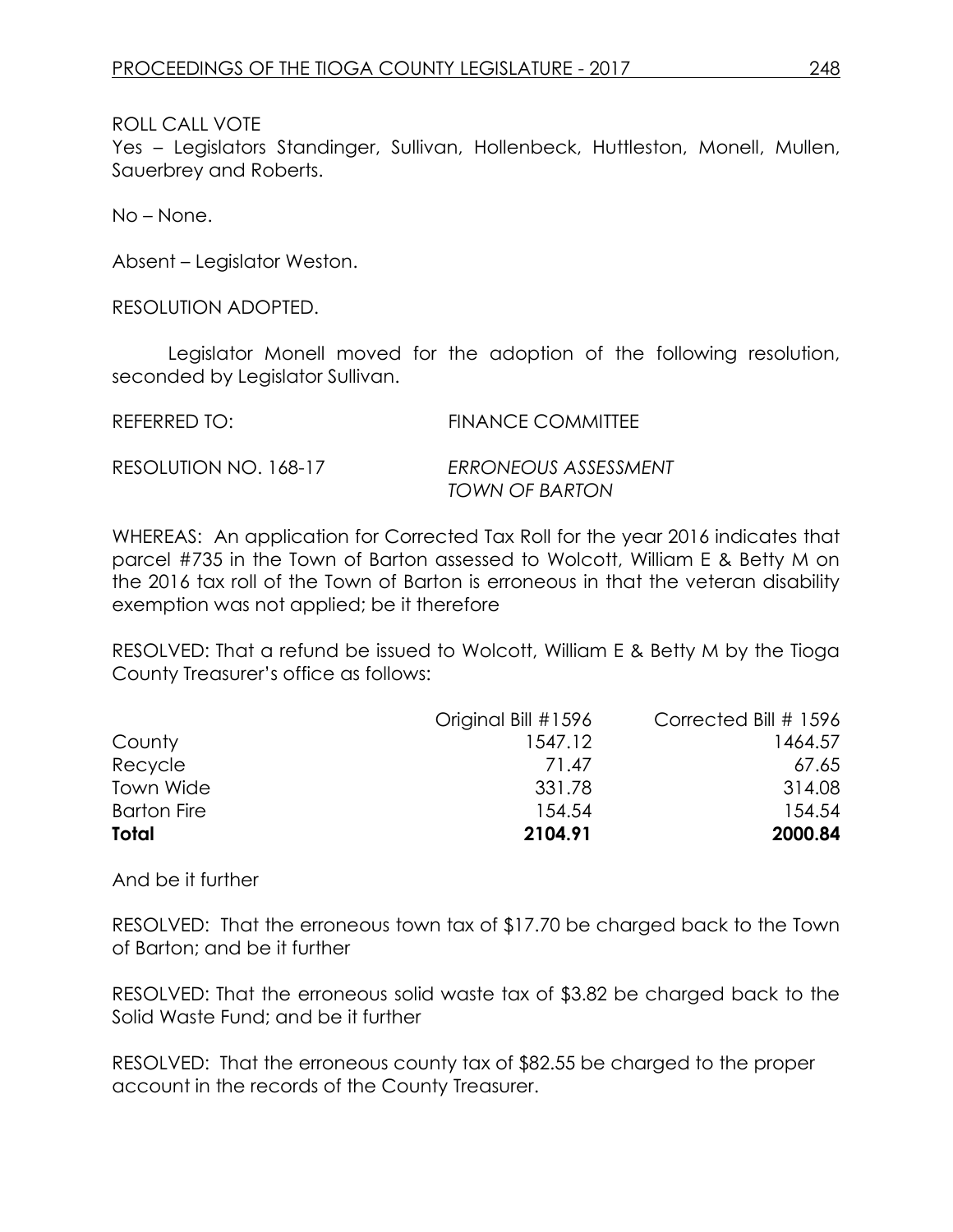Yes – Legislators Standinger, Sullivan, Hollenbeck, Huttleston, Monell, Mullen, Sauerbrey and Roberts.

No – None.

Absent – Legislator Weston.

RESOLUTION ADOPTED.

Legislator Monell moved for the adoption of the following resolution, seconded by Legislator Sullivan.

REFERRED TO: FINANCE COMMITTEE

RESOLUTION NO. 169-17 *ERRONEOUS ASSESSMENT TOWN OF BARTON*

WHEREAS: An application for Corrected Tax Roll for the year 2017 indicates that parcel #735 in the Town of Barton assessed to Wolcott, William E & Betty M on the 2017 tax roll of the Town of Barton is erroneous in that the veteran disability exemption was not applied; be it therefore

RESOLVED: That a refund be issued to Wolcott, William E & Betty M by the Tioga County Treasurer's office as follows:

| Total              | 2169.08             | 2061.77              |
|--------------------|---------------------|----------------------|
| <b>Barton Fire</b> | 157.64              | 157.64               |
| Town Wide          | 340.41              | 322.25               |
| Recycle            | 73.78               | 69.85                |
| County             | 1597.25             | 1512.03              |
|                    | Original Bill #1594 | Corrected Bill #1594 |

And be it further

RESOLVED: That the erroneous town tax of \$18.16 be charged back to the Town of Barton; and be it further

RESOLVED: That the erroneous solid waste tax of \$ 3.93 be charged back to the Solid Waste Fund; and be it further

RESOLVED: That the erroneous county tax of \$ 85.22 be charged to the proper account in the records of the County Treasurer.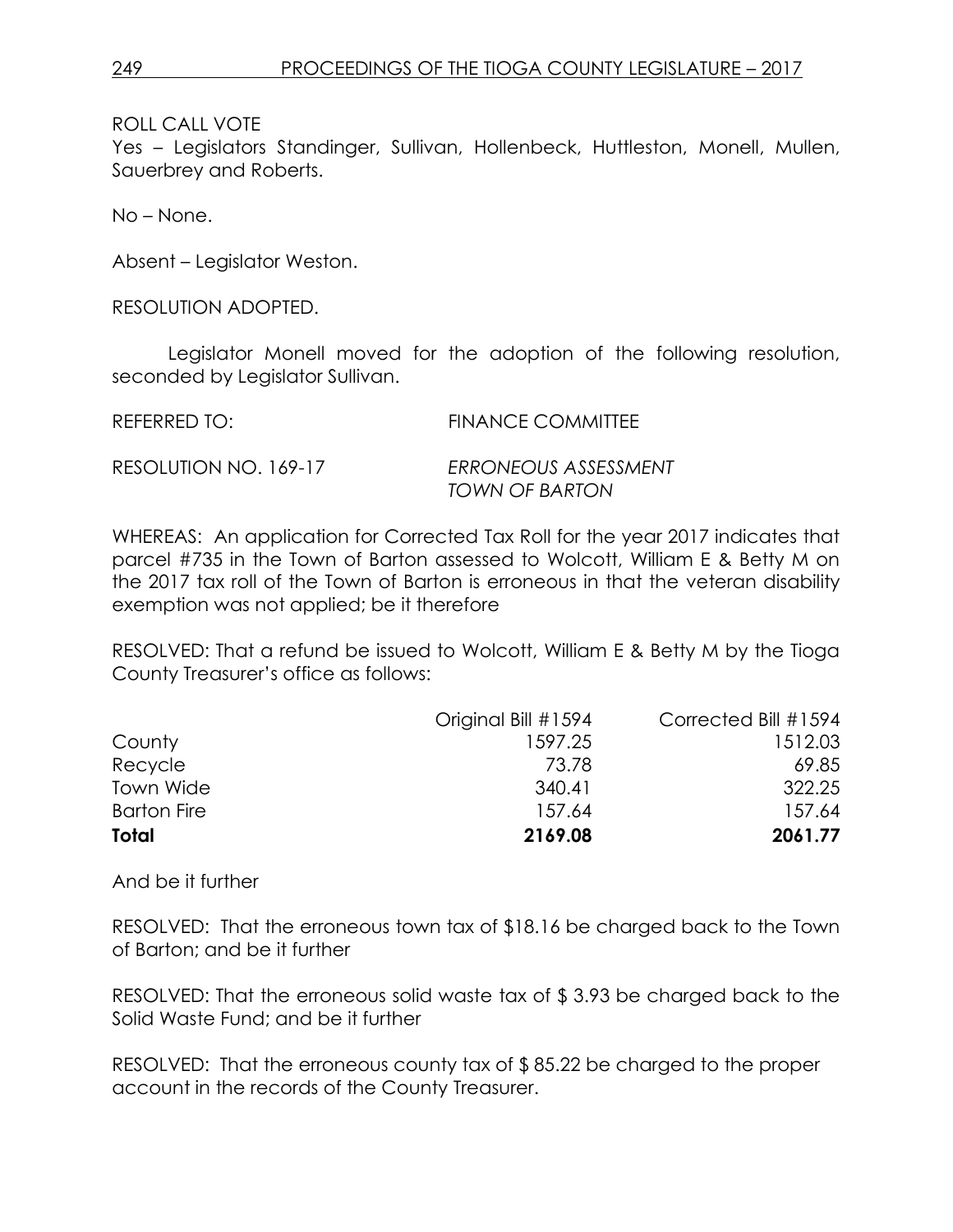Yes – Legislators Standinger, Sullivan, Hollenbeck, Huttleston, Monell, Mullen, Sauerbrey and Roberts.

No – None.

Absent – Legislator Weston.

RESOLUTION ADOPTED.

Legislator Monell moved for the adoption of the following resolution, seconded by Legislator Sullivan.

| REFERRED TO: | <b>FINANCE/LEGAL COMMITTEE</b> |  |  |
|--------------|--------------------------------|--|--|
|              |                                |  |  |

### RESOLUTION NO. 170-17 *AUTHORIZE SALE OF COUNTY OWNED PROPERTIES ACQUIRED FOR DELINQUENT TAXES*

WHEREAS: Tioga County is the owner of numerous properties which it has acquired for delinquent taxes, which are surplus to the County needs; and

WHEREAS: It is the intent of the Tioga County Legislature to place the properties back on the tax rolls; be it therefore

RESOLVED: That the following properties be sold at public auction to be held in the Edward D. Hubbard Auditorium in the Tioga County Office Building, 56 Main Street, Owego, New York on August 10, 2017 at 6:00 p.m. conducted by Manasse Auctioneers.

Town of Barton: 166.15-4-51; Michael Spencer 112.00-2-15.13; Thomas N. Peters & Mary K. Peters 134.00-1-20.30; Patricia A. Janhonen & John Sampson 135.00-2-6.20; Richard Fontanez 113.00-1-6.20; Judy A. Foote

Town of Berkshire 23.19-1-10; William & Bonnie Vandenburg 42.00-2-10.112; Lynn Terwilliger & Jesse Playle 23.00-3-4.131; Broome Oil & Gas 43.00-2-22.7; Anatoly Atamansky 43.00-2-22.8; Anatoly Atamansky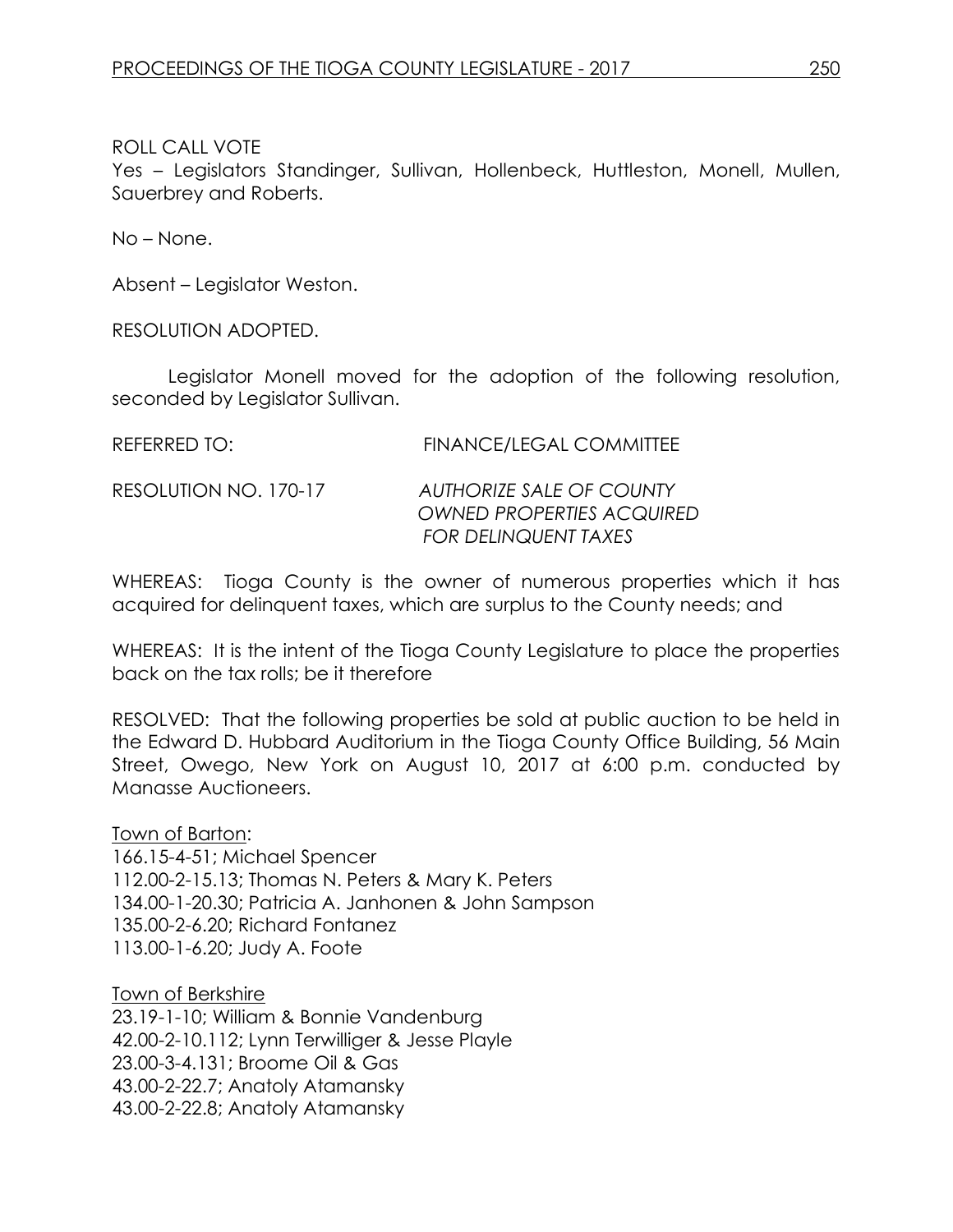43.00-2-22.9; Anatoly Atamansky 43.00-2-22.11; Anatoly Atamansky

Town of Candor: 62.00-1-17.111; Harold R. Vrabel 61.00-1-3.112, Jeffrey Rockwell & Chris Rockwell 61.09-1-5, William McAvoy & Kathleen McAvoy 63.00-1-8.22, Thomas J. Zurzuski Sr

Town of Newark Valley: 42.00-1-37.12; Harold R. Vrabel 64.00-1-22; Ward Wakeman 64.00-1-43; William Foust & Robert Blakeslee 64.19-2-25; Joseph Hutchinson & Dennis Hutchinson 64.19-3-13; Daniel G. Peabody & Roxonne Romano AKA Roxonne Peabody 86.00-1-1; Alta Patterson & Stuart Patterson 86.00-1-2; Alta Patterson & Stuart Patterson 64.00-1-28; Antonia Panepinto

Town of Nichols:

159.00-2-28; Leroy Frisbie 159.00-2-29; Leroy Frisbie

Town of Owego: 118.17-1-1.2; Dwight R. Harris 117.20-2-6; Jacquelyn M. Dimock 128.08-2-19, Phillip M. Petrusky 128.08-2-17; Robert W. Laman II 142.14-1-39; Razvan G. Mitrea 141.00-1-28; Leonard Elliott & Alicia Elliott 120.00-2-9; June A Packer 164.00-2-4.11; Robert W. Laman II 153.07-1-60; Christie L. Caton 175.00-2-46; Stanley Brown & Ella Brown 98.00-1-44; Harold H. Gaylord & Claudia A. Gaylord 164.00-2-22.1; Richard H. Tyler & Lori J. Tyler

Town of Richford: 11.14-1-11; Sarah Lafitte 10.00-1-6; Curtis L. Locke

Town of Tioga 136.00-1-28.30; Richard Fontanez 158.00-2-3.112; Caleb S. Root & Kerry Root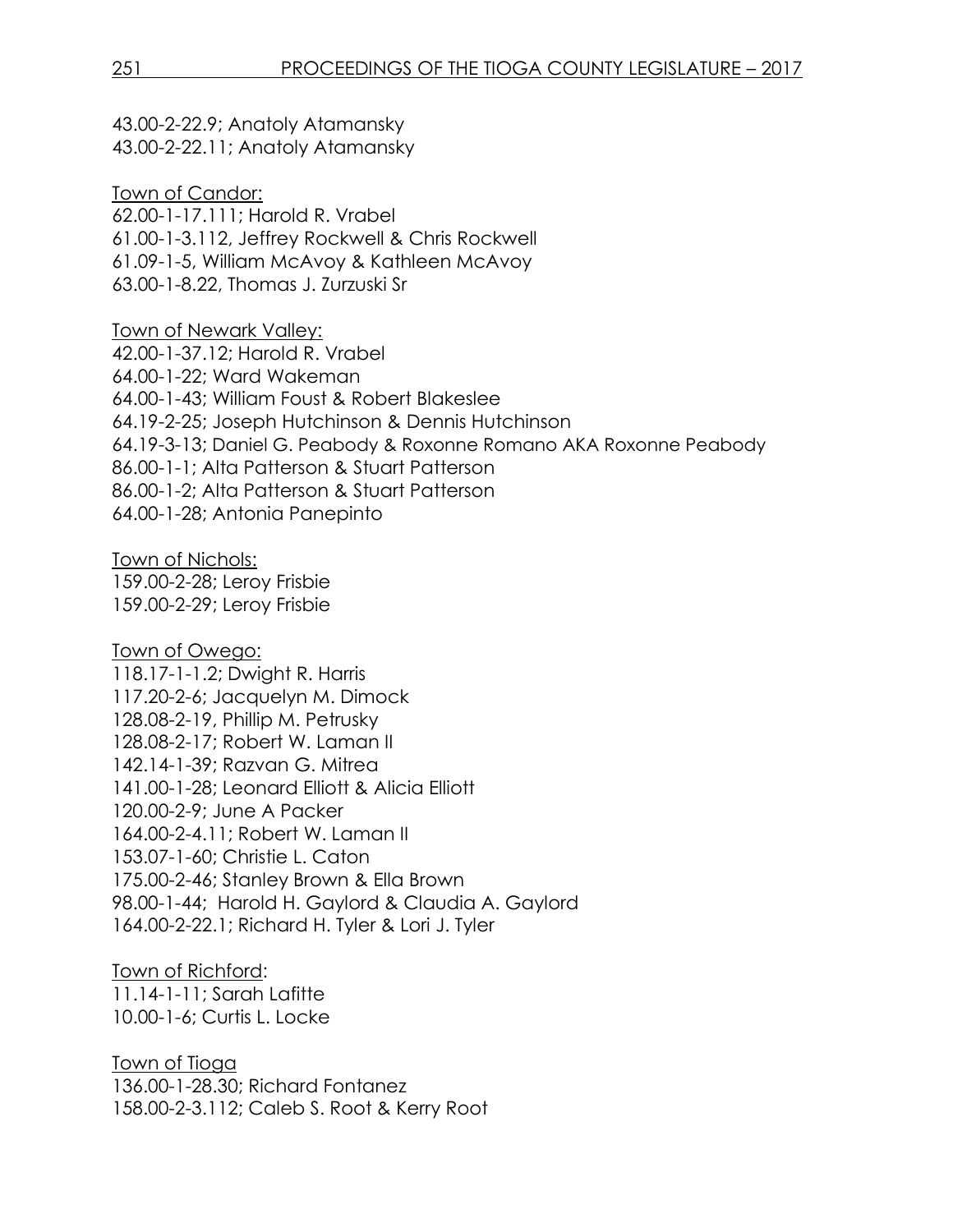Yes - Legislators Standinger, Sullivan, Hollenbeck, Huttleston, Monell, Mullen, Sauerbrey and Roberts.

No – None.

Absent – Legislator Weston.

RESOLUTION ADOPTED.

Legislator Roberts moved for the adoption of the following resolution, seconded by Legislator Sullivan.

REFERRED TO: PUBLIC WORKS COMMITTEE

RESOLUTION NO. 171-17 *APPROVE CHANGE ORDER FOR DAY HOLLOW PAVING PROJECT* 

WHEREAS: The construction of Day Hollow Pavement Rehabilitation project was awarded to Barrett Paving, Inc. on Resolution 149-17; and

WHEREAS: A change order was submitted due to additional work that was unforeseen; therefore be it

RESOLVED: That the Tioga County Legislature authorize additional funds to be appropriated for this change order not to exceed \$55,000 to be paid out of the Day Hollow Pavement Rehabilitation Account H5110.540001.H1701.

ROLL CALL VOTE

Yes - Legislators Standinger, Sullivan, Hollenbeck, Huttleston, Monell, Mullen, Sauerbrey and Roberts.

No – None.

Absent – Legislator Weston.

RESOLUTION ADOPTED.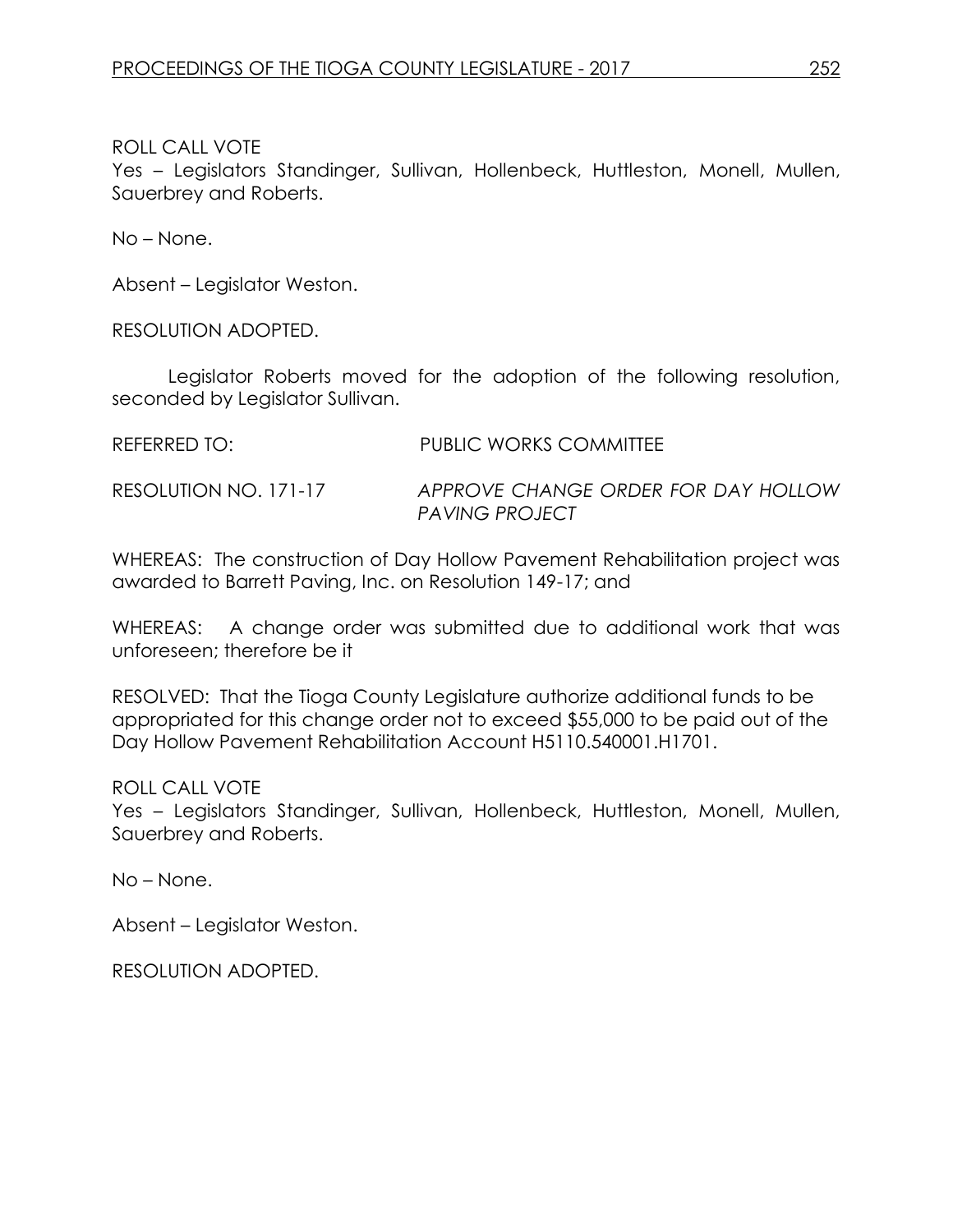Legislator Roberts moved for the adoption of the following resolution, seconded by Legislator Sullivan.

| REFERRED TO:          | PUBLIC WORKS<br><b>FINANCE</b>                     |
|-----------------------|----------------------------------------------------|
| RESOLUTION NO. 172-17 | AWARD CONTRACT FOR<br><b>CLEANING SERVICES FOR</b> |
|                       | <b>COUNTY BUILDINGS</b>                            |

WHEREAS: The Commissioner of Public Works received sealed bids for cleaning services for the County Buildings on Thursday, June 28, 2017 at 11:00 AM and the bids were as follows:

#### **GDI Services**

Johnson City, NY

| COB, B&G & DPW | HHS & PSB     | Clerk's, CH, CHA ALL BUILDINGS |              |
|----------------|---------------|--------------------------------|--------------|
| \$65,376.00    | *\$126,048.00 | *\$75,672.00                   | \$267,096.00 |

### **GLOBAL INDUSTRIAL SERVICES**

Apalachin, NY

| COB, B&G & DPW HHS & PSB |              | Clerk's, CH, CHA ALL BUILDINGS |              |
|--------------------------|--------------|--------------------------------|--------------|
| $*$ \$59,471.56          | \$137,325.24 | \$81,097.58                    | \$277,894.38 |

And

WHEREAS: After the Commissioner of Public Works reviewed the bids, he recommends awarding the bid by building grouping; therefore be it

RESOLVED: That the Tioga County Legislature award the bid to Global Industrial Services, Apalachin, NY in the amount of \$59,471.56 for the B&G Bldg, COB, & DPW to be paid out of A1620 540140 for a term of two years commencing upon adoption of this resolution with price adjustment by the increase in prevailing wages at end of first year; and be it further

RESOLVED: That the Tioga County Legislature award the cleaning bid for the HHS building, PSB building, Clerk's, Court House, Court Annex & Court Evidence building to GDI Services in the amount of \$201,720.00 to be paid out of HHS Buildings Account A1621 540140 and all other buildings out of Buildings & Grounds Contracting Services account A1620 540140 for a term of two years commencing upon adoption of this resolution with price adjustment by the increase in prevailing wages at end of first year.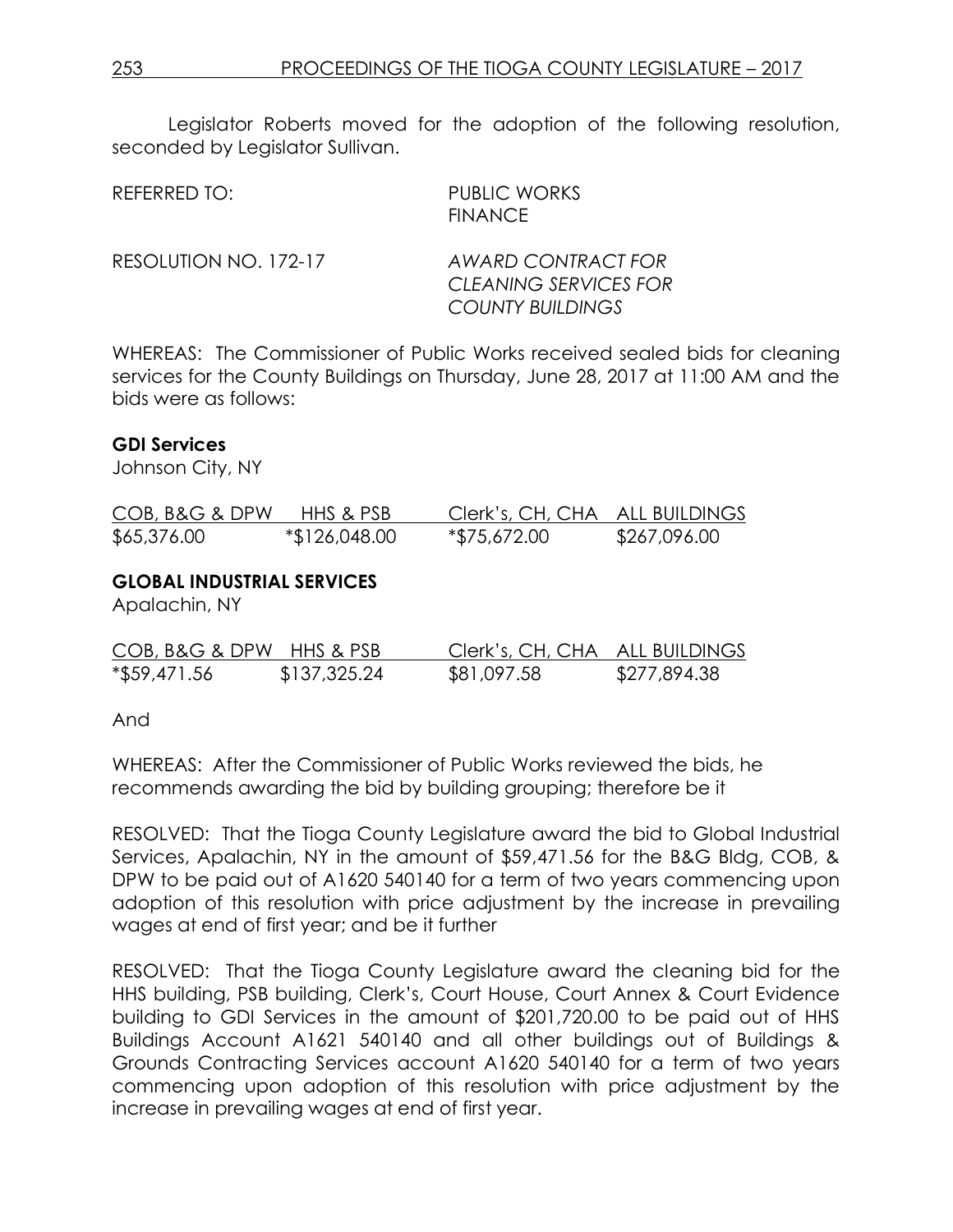Yes – Legislators Standinger, Sullivan, Hollenbeck, Huttleston, Monell, Mullen, Sauerbrey and Roberts.

No – None.

Absent – Legislator Weston.

RESOLUTION ADOPTED.

Legislator Standinger moved for the adoption of the following resolution, seconded by Legislator Sullivan.

REFERRED TO: HEALTH & HUMAN SERVICES COMMITTEE RESOLUTION NO. 173–17 *AUTHORIZE CHAIR OF LEGISLATURE TO SIGN APPLICATION FOR GRANT FUNDS DEPARTMENT OF SOCIAL SERVICES*

WHEREAS: Tioga County is submitting a request for grant funds to the NYSDOT, pursuant to Section 5311, Title 49 United States Code, for projects to provide public mass transportation service for western Tioga County through an agreement with C-Tran and Mobility Management Services for Tioga, Broome, Chenango, Delaware and Otsego Counties through an agreement with Rural Health Network of South Central New York for the 2017-2019 fiscal years and has committed the local share; and

WHEREAS: Tioga County and the State of New York have entered a continuing agreement which authorizes the undertaking of the project(s) and reimbursement of the Federal and applicable State Shares; and

WHEREAS: Tioga County is contracting with a third-party subcontractor for the project(s) described above; therefore be it

RESOLVED: That the Chair of the Legislature is authorized to act on behalf of Tioga County to sign the application and progress and complete the abovenamed project(s); and be it further

RESOLVED: That the Chair of the Legislature is authorized to sign any contracts or agreements between Tioga County and any third-party subcontractor necessary to complete the public transportation project(s), subject to the approval of the County Attorney.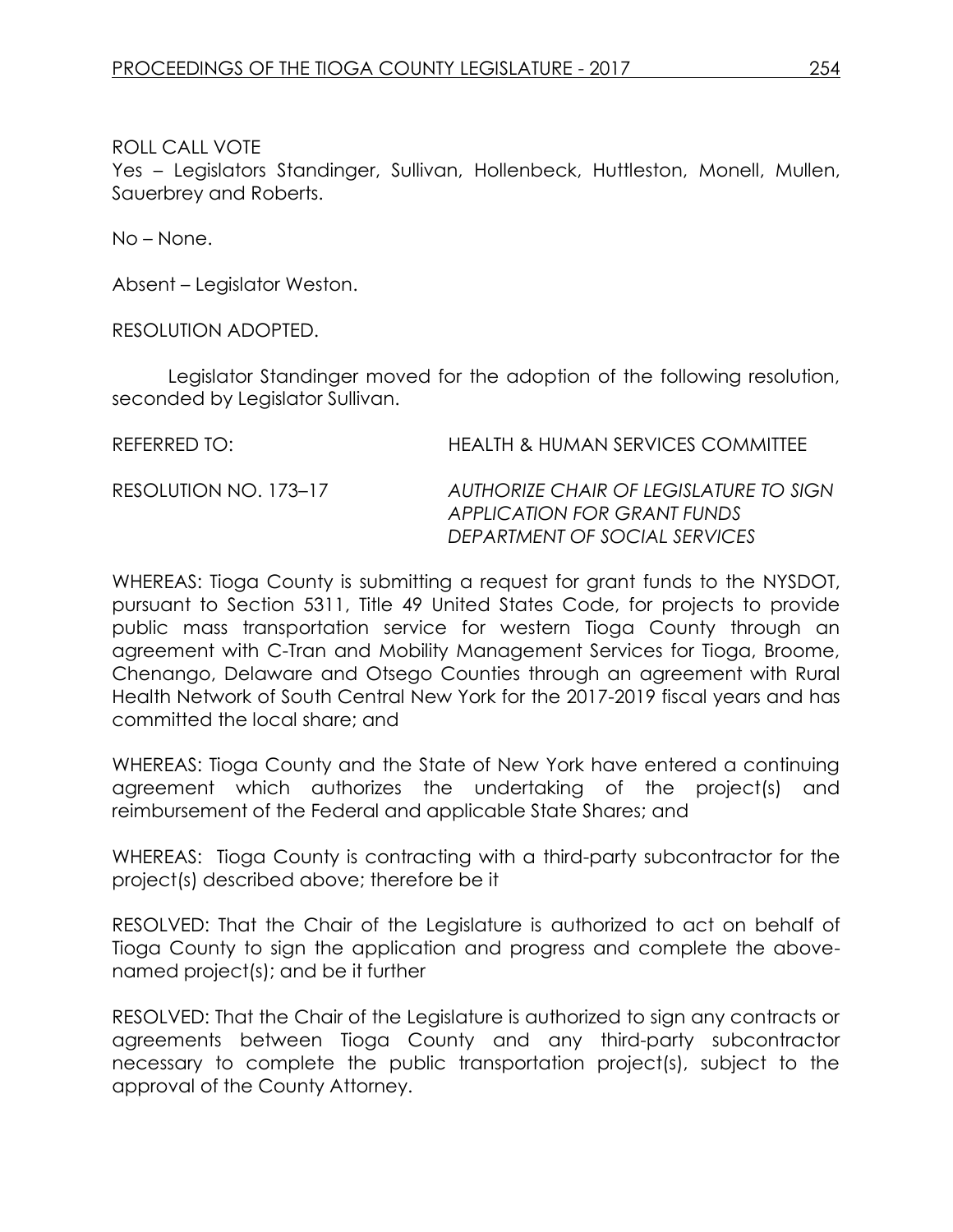*EMERGENCY MANAGEMENT*

*SHERIFF'S OFFICE*

ROLL CALL VOTE

Yes – Legislators Standinger, Sullivan, Hollenbeck, Huttleston, Monell, Mullen, Sauerbrey and Roberts.

No – None.

Absent – Legislator Weston.

RESOLUTION ADOPTED.

Legislator Mullen moved for the adoption of the following resolution, seconded by Legislator Hollenbeck.

REFERRED TO: PUBLIC SAFETY COMMITTEE RESOLUTION NO. 174-17 *AUTHORIZE THE SUBMISSION OF HOMELAND SECURITY GRANT APPLICATION (SHSP 17 and SLETPP 17)*

WHEREAS: The Office of Homeland Security has issued a grant of \$69,980 to Tioga County. The grant will be used for the development of the Continuity of Operations Plan. Once the grant is awarded, 75% (\$52,485) will be appropriated to Emergency Management (SHSP17); and 25% of the monies (\$17,495) will be appropriated to the Sheriff's Office (SLETPP17) for radios for the SWAT team; and

WHEREAS: Tioga County protocol is to seek permission prior to submitting said application. However, due to the short notification period, the Tioga County Emergency Management Office had to submit an application for this funding by June 16, 2017; therefore be it

RESOLVED: That the Tioga County Emergency Management Office be given authorization to apply for this grant, after the fact, to be in compliant with county policy.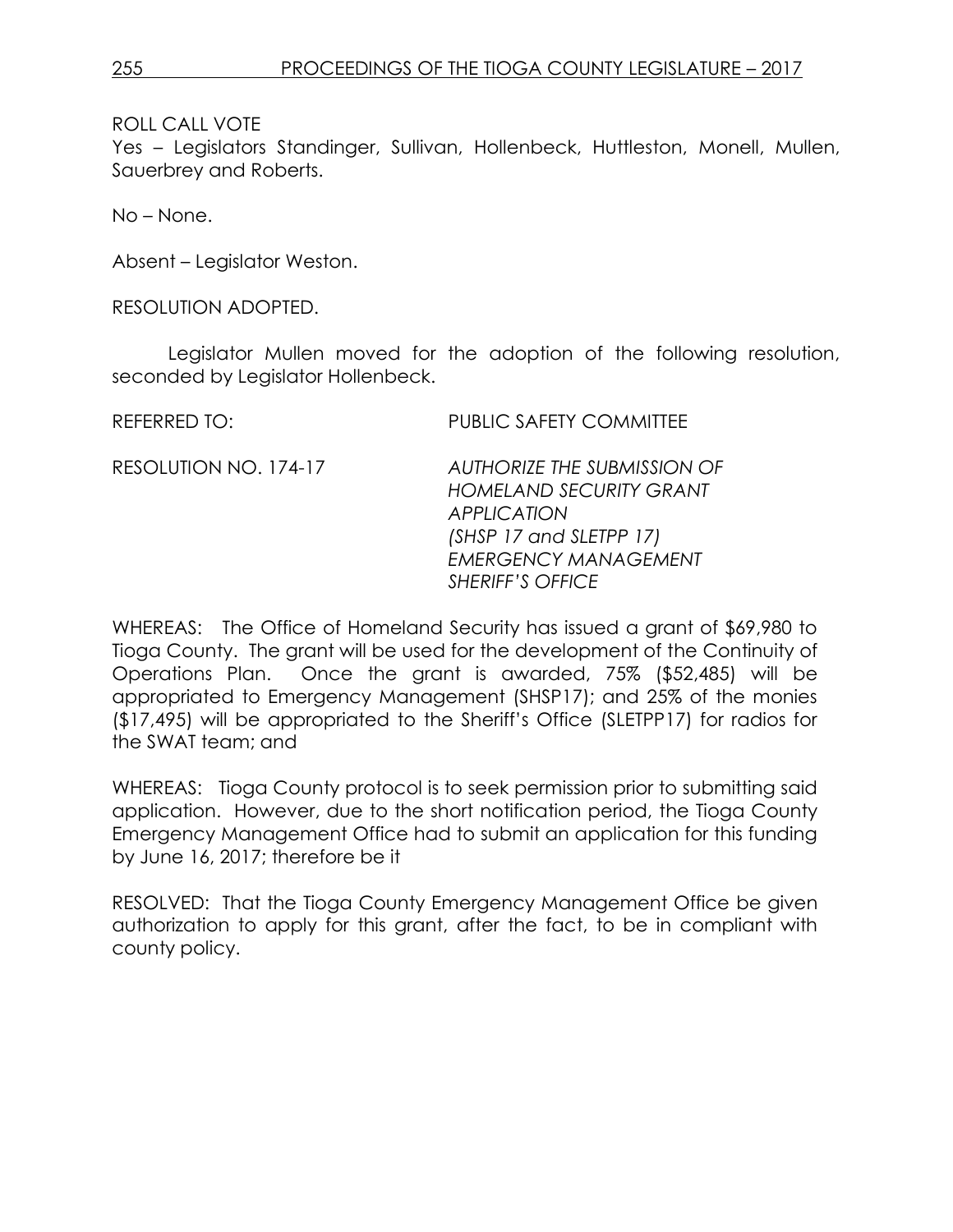Yes – Legislators Standinger, Sullivan, Hollenbeck, Huttleston, Monell, Mullen, Sauerbrey and Roberts.

No – None.

Absent – Legislator Weston.

RESOLUTION ADOPTED.

Legislator Mullen moved for the adoption of the following resolution, seconded by Legislator Hollenbeck.

REFERRED TO: PUBLIC SAFETY COMMITTEE

RESOLUTION NO. 175-17 *AUTHORIZE THE SUBMISSION OF 2017-2018 HAZARDOUS MATERIALS EMERGENCY PREPAREDNESS GRANT APPLICATION (HMEP)*

*EMERGENCY MANAGEMENT*

WHEREAS: The Office of Homeland Security has issued a grant of \$6,206 to Tioga County. The grant will be used to update the County's Hazardous Materials Response Plan. Once the grant is awarded, 20% (\$1,034) will be County funded monies; and

WHEREAS: Tioga County protocol is to seek permission prior to submitting said application. However, due to the short notification period, the Tioga County Emergency Management Office had to submit an application for this funding by June 21, 2017; therefore be it

RESOLVED: That the Tioga County Emergency Management Office be given authorization to apply for this grant, after the fact, to be in compliant with county policy.

### ROLL CALL VOTE

Yes - Legislators Standinger, Sullivan, Hollenbeck, Huttleston, Monell, Mullen, Sauerbrey and Roberts.

No – None.

Absent – Legislator Weston.

RESOLUTION ADOPTED.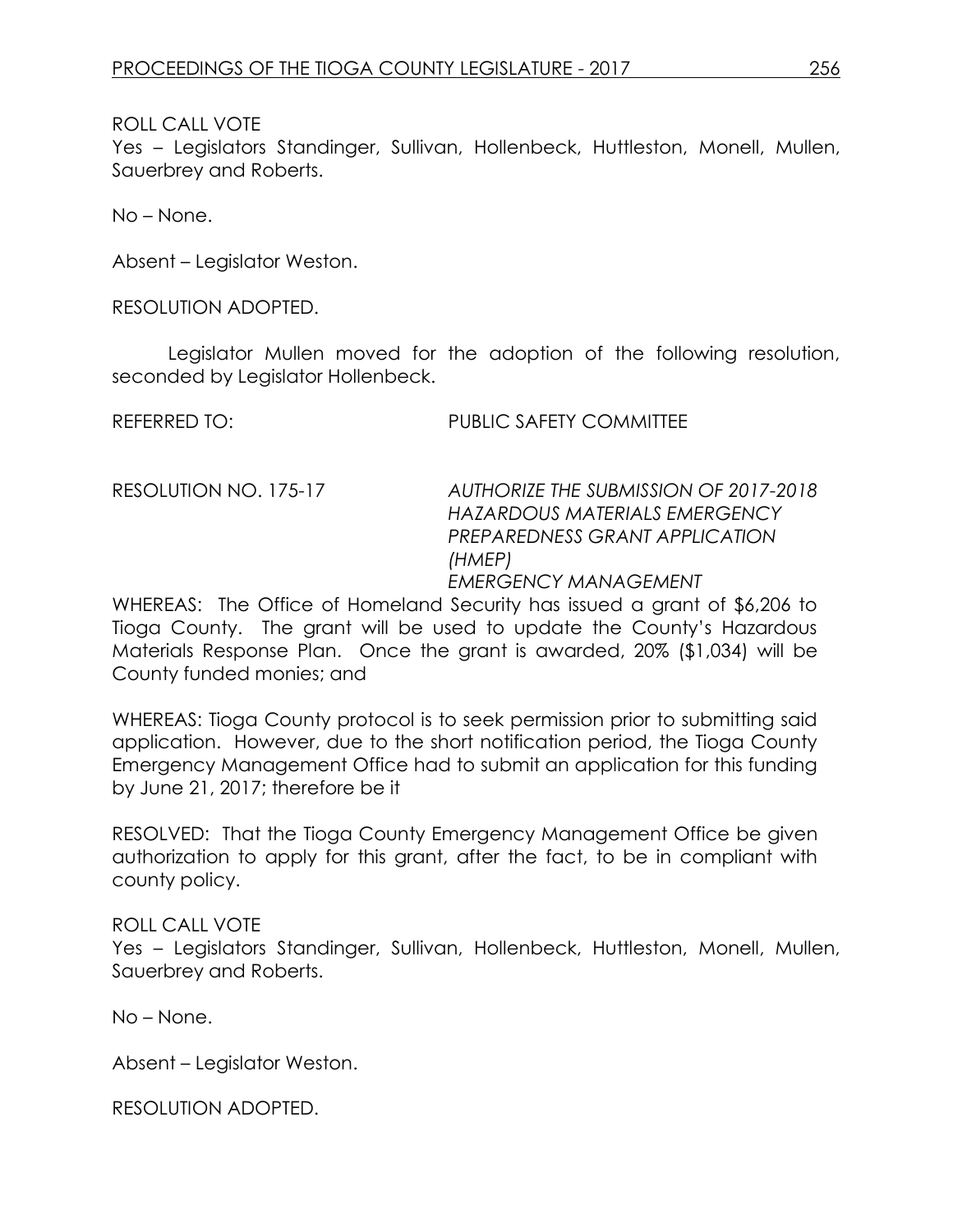Legislator Mullen moved for the adoption of the following resolution, seconded by Legislator Hollenbeck.

REFERRED TO: ED&P COMMITTEE

RESOLUTION NO. 176-17 *TIOGA COUNTY SUPPORT FOR THE VILLAGE OF WAVERLY NYS PARKS EFP CFA GRANT FOR WAVERLY GLEN PARK PHASE 1 IMPLEMENTATION*

WHEREAS: The Tioga County Legislature adopted the Tioga County 2020 Strategic Plan, per resolution 140-16; and

WHEREAS: The Tioga County 2020 Strategic Plan lists as an Overall Priority Goal to "Maintain and strengthen Tioga County's position as a tourism destination", and an Objective under that to "Increase visitors" length of stay and spending by assisting with projects that develop and enhance new and existing tourism assets…as well as increasing recreational, cultural, and entertainment opportunities"; and

WHEREAS: The Waverly Glen Park improvement project is a project that implements the goal and objective listed above, particularly the planned trails connection to Two Rivers State Park which could aid in attracting more visitors to Tioga County, and therefore could increase sales tax in the local Waverly area and County; therefore be it

RESOLVED: That the Tioga County Legislature hereby fully supports the Village of Waverly's NYS Park EPF CFA grant application for Phase 1 improvements to Waverly Glen Park.

ROLL CALL VOTE

Yes – Legislators Standinger, Hollenbeck, Huttleston, Monell, Mullen, Sauerbrey and Roberts.

No – Legislator Sullivan.

Absent – Legislator Weston.

RESOLUTION ADOPTED.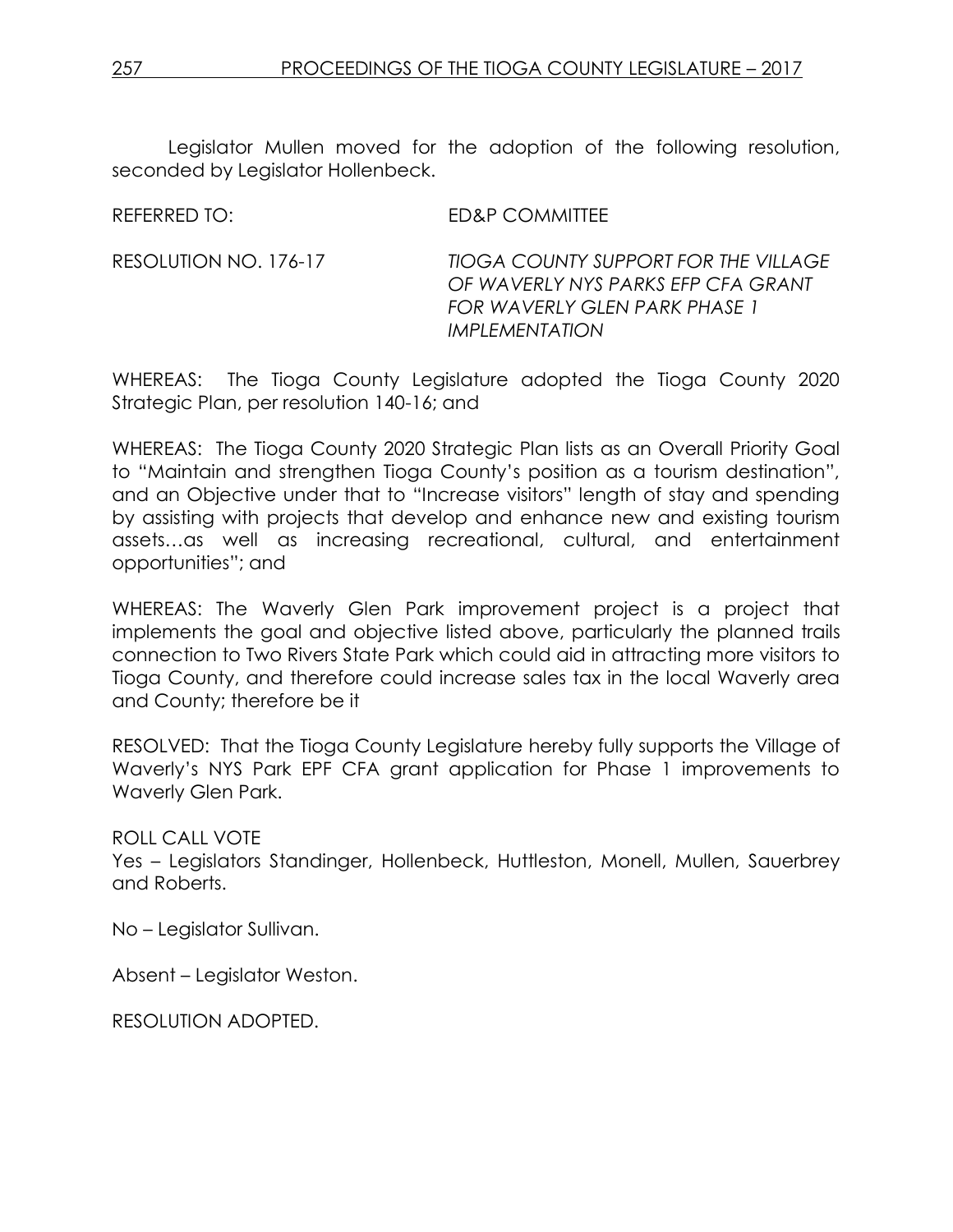Legislator Standinger moved for the adoption of the following resolution, seconded by Legislator Sullivan.

| REFERRED TO:          | HEALTH AND HUMAN SERVICES COMMITTEE                                                                          |
|-----------------------|--------------------------------------------------------------------------------------------------------------|
| RESOLUTION NO. 177-17 | AUTHORIZE APPLICATION FOR NEW YORK<br>STATE COMMUNITY DEVELOPMENT BLOCK<br>GRANT<br>PUBLIC HEALTH DEPARTMENT |

WHEREAS: Tioga County Public Health has identified current mobile dental trailer as aging and in need of replacement; and

WHEREAS: Tioga County children and adults utilize and benefit from the current mobile dental services program with an increase of access to preventive and restorative dental care; and

WHEREAS: Replacement mobile dental vehicle will be designed for better mobility therefore allowing for even greater accessibility for Tioga County residents; and

WHEREAS: Proposed replacement mobile dental vehicle at the estimated cost of \$475,000 will be funded through other various grant opportunities including Appalachian Regional Commission (\$150,000) and Floyd Hooker Foundation (\$25,000), as well as this block grant; and

WHEREAS: This grant source requires no local match and allows a maximum request of \$300,000 in funding per application; and

WHEREAS: Per Resolution 144-17 a Public Hearing was held June 22, 2017 and no comments were received; therefore be it

RESOLVED: That the Tioga County Legislature hereby authorizes submission and administration of said grant to New York State Office of Community Renewal in the amount not to exceed \$300,000.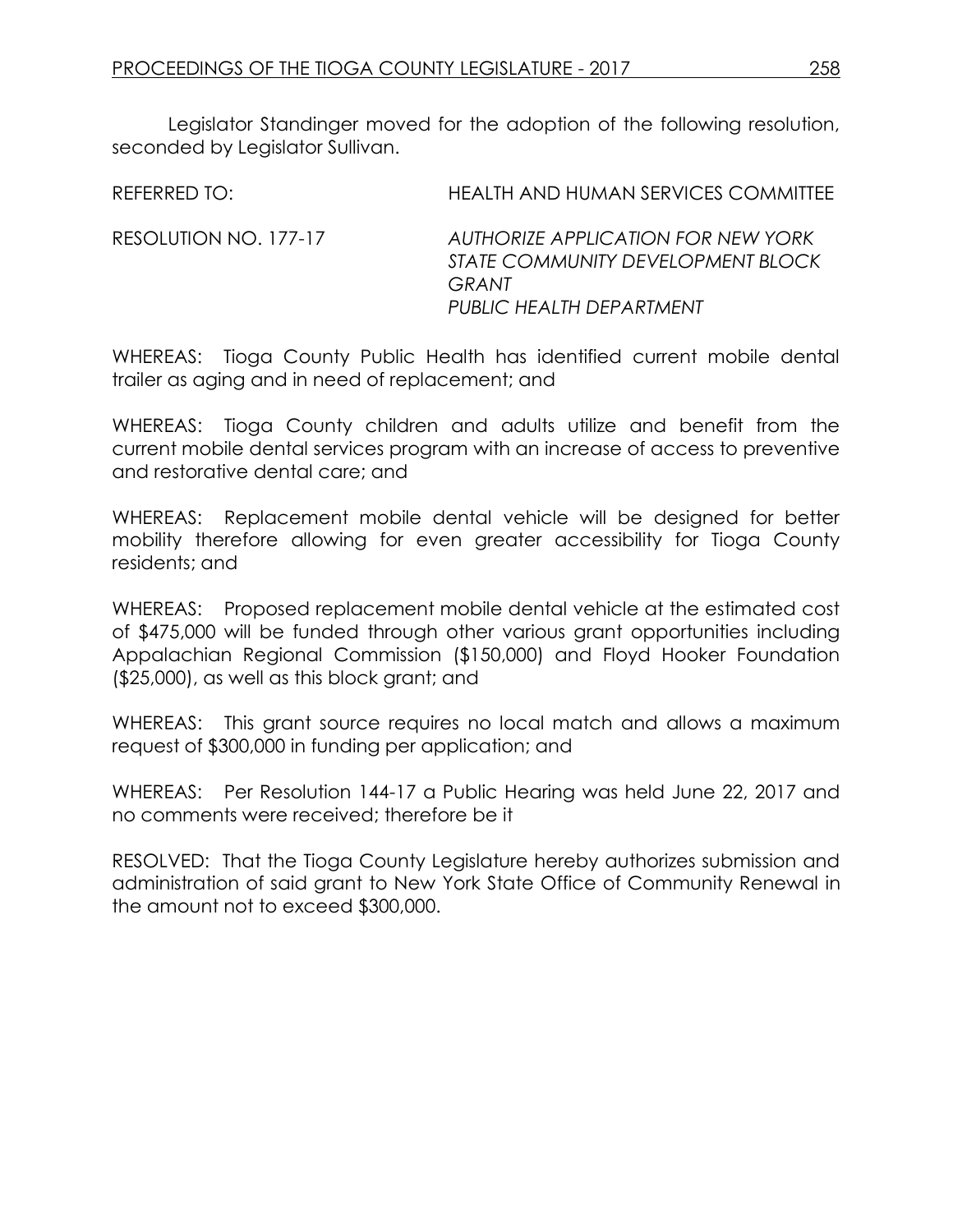Yes – Legislators Standinger, Sullivan, Hollenbeck, Huttleston, Monell, Mullen, Sauerbrey and Roberts.

No – None.

Absent – Legislator Weston.

RESOLUTION ADOPTED.

Legislator Standinger moved for the adoption of the following resolution, seconded by Legislator Sullivan.

| REFERRED TO:          | HEALTH AND HUMAN SERVICES COMMITTEE<br>PERSONNEL COMMITTEE |
|-----------------------|------------------------------------------------------------|
| RESOLUTION NO. 178-17 | AUTHORIZE SALARY REALLOCATION<br>PUBLIC HEALTH DEPARTMENT  |

WHEREAS: Legislative approval is required for the reallocation of positions within salary grades; and

WHEREAS: The Personnel Department received a request from the Public Health Director to add duties to the Community Health Program Supervisor classification (CSEA SG XIII), which included the designation as an Early Intervention Official who will have full oversight of the Early Intervention program to ensure compliance with New York State laws and regulations; and

WHEREAS: The Personnel Officer has determined that the level of said additional responsibilities justifies consideration for salary reallocation; therefore be it

RESOLVED: That the Tioga County Legislature authorizes salary reallocation of the Community Health Program Supervisor from CSEA SG XIII to CSEA SG XV; and be it further:

RESOLVED: That the current incumbent, Heather Morgan, shall receive an increase of \$6,582 added to her current annual salary effective July 12, 2017.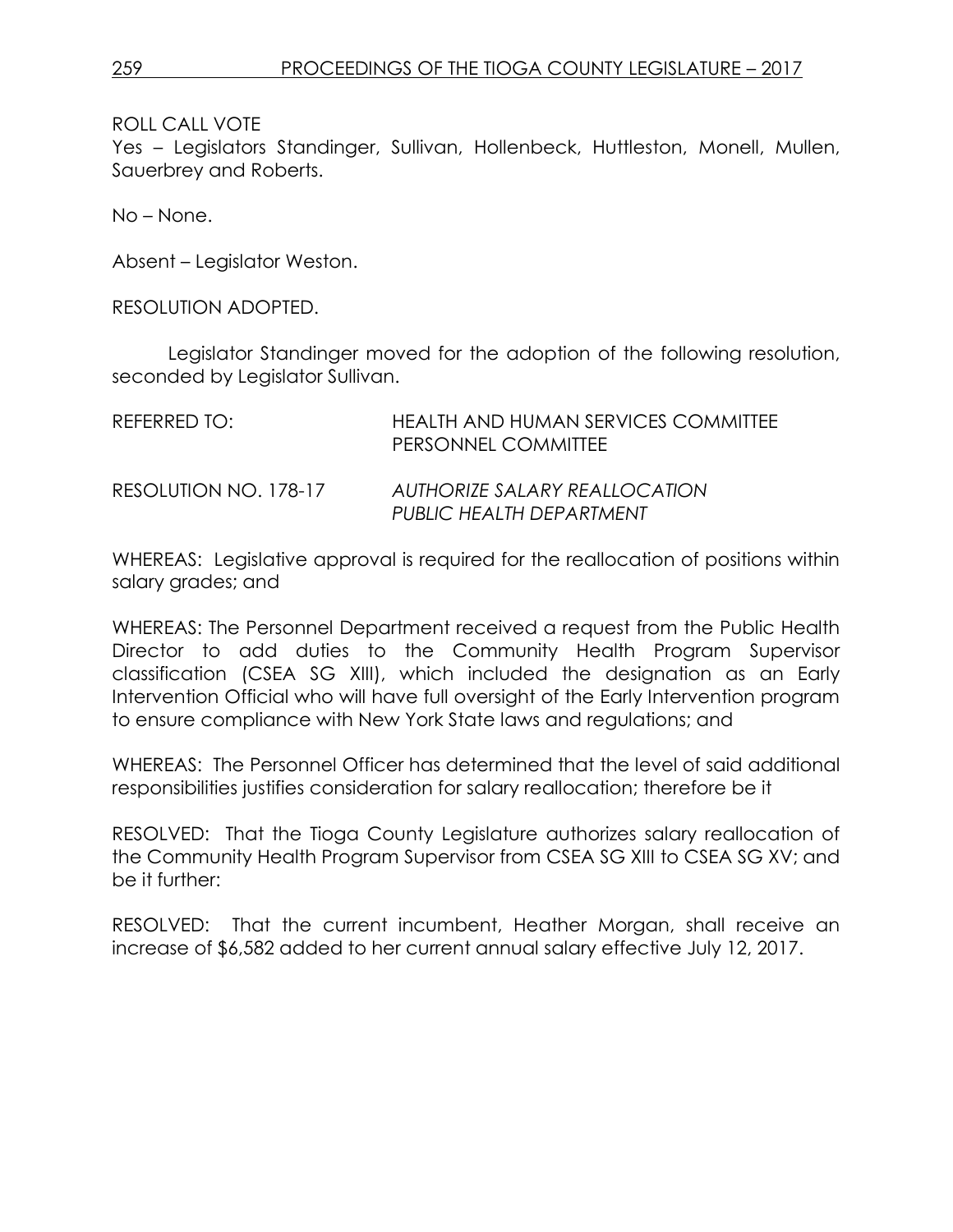Yes – Legislators Standinger, Sullivan, Hollenbeck, Huttleston, Monell, Mullen, Sauerbrey and Roberts.

No – None.

Absent – Legislator Weston.

RESOLUTION ADOPTED.

Legislator Standinger moved for the adoption of the following resolution, seconded by Legislator Sullivan.

| REFERRED TO:          | HEALTH AND HUMAN SERVICES COMMITTEE<br>PERSONNEL COMMITTEE |
|-----------------------|------------------------------------------------------------|
| RESOLUTION NO. 179-17 | ABOLISH/CREATE POSITIONS<br>DEPARTMENT OF SOCIAL SERVICES  |

WHEREAS: Legislative approval is required for the abolishment and creation of any new positions within Tioga County; and

WHEREAS: New York State has been slowly taking over administration of the SNAP/Medicaid programs, resulting in a reduced need for staff on the local level; and

WHEREAS: The Department of Social Services currently has two (2) vacant Office Specialist positions (SG III \$24,507-\$25,207) in the Medicaid unit that there is no longer a need to backfill; and

WHEREAS: There is an increased need for a Community Services Worker position (SG IV \$25,946-\$26,646) in the Children's Services Division due to increased activity in that division, especially Foster Care; and

WHEREAS: The Commissioner of Social Services has determined that having an additional Community Services Worker will better serve the needs of the department than the two Office Specialist positions; therefore be it:

RESOLVED: That two (2) vacant Office Specialist positions be abolished effective July 12, 2017; and be it further

RESOLVED: That one (1) position of Community Services Worker (SG IV) is hereby created effective July 12, 2017; and be it further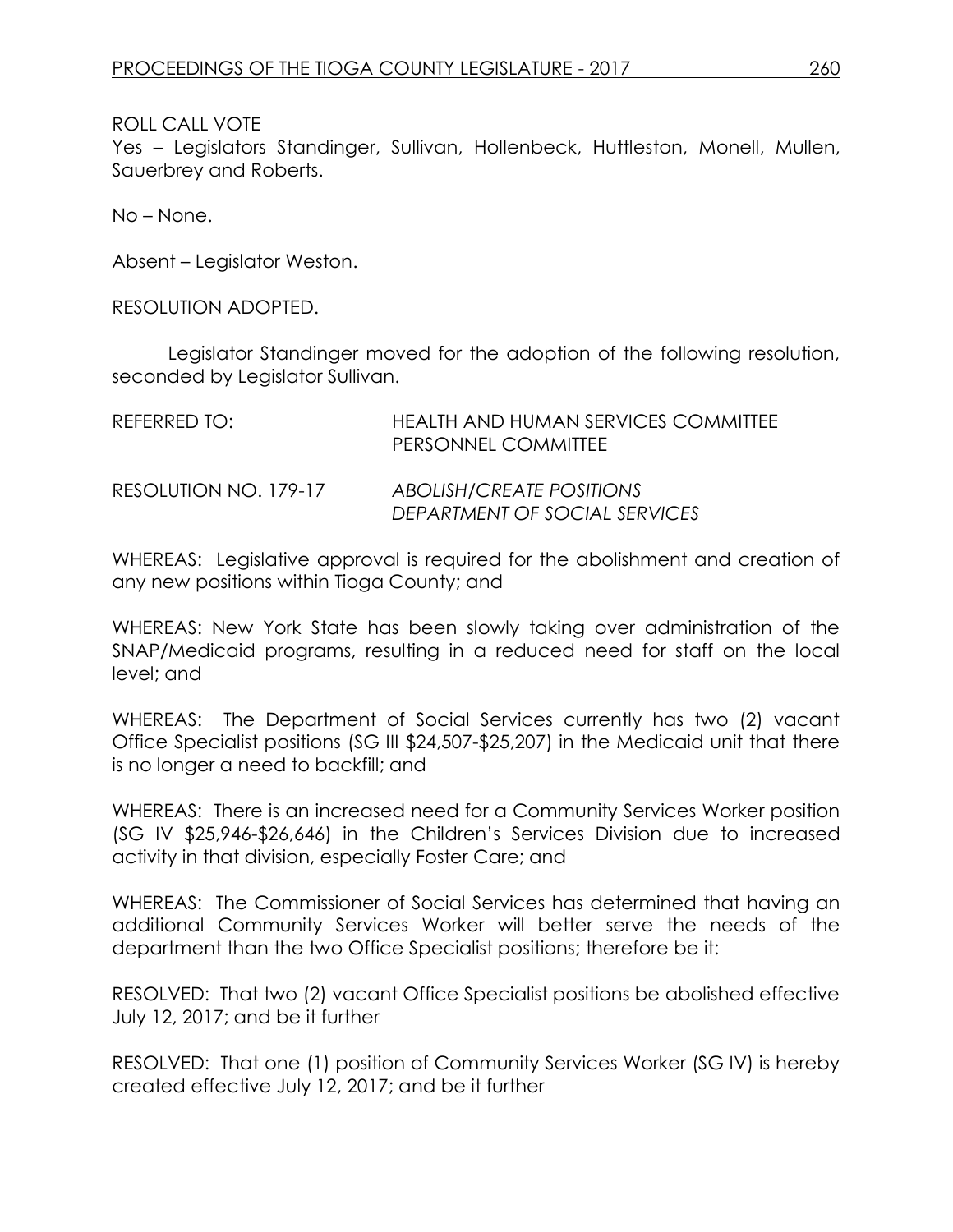# 261 PROCEEDINGS OF THE TIOGA COUNTY LEGISLATURE – 2017

RESOLVED: That the Community Services Worker position shall be filled according to County Policy regarding new hires; and be it further

RESOLVED: That the full-time headcount for the Department of Social Services shall be reduced by one (1).

ROLL CALL VOTE

Yes – Legislators Standinger, Sullivan, Hollenbeck, Huttleston, Monell, Mullen, Sauerbrey and Roberts.

No – None.

Absent – Legislator Weston.

RESOLUTION ADOPTED.

Legislator Hollenbeck moved for the adoption of the following resolution, seconded by Legislator Mullen.

| REFERRED TO: | LEGISLATIVE WORKSESSION    |
|--------------|----------------------------|
|              | <b>PERSONNEL COMMITTEE</b> |
|              |                            |

RESOLUTION NO. 180-17 *STANDARD WORK DAY AND REPORTING RESOLUTION*

WHEREAS: The New York State Retirement System created new reporting regulations in 2009 that require establishment of terms and work hours for elected and appointed officials and a resolution stating such at the onset of each term; therefore be it

RESOLVED: That the County of Tioga hereby establishes the following as standard work days for elected and appointed officials, and will report the following days worked to the New York State and Local Employees' Retirement System based on the record of activities maintained and submitted by the following officials to the Clerk of this body;

| <b>Title</b>             | <b>Name</b> | <b>Standard</b><br><b>Work Day</b><br>(Hrs/day) | <b>Term</b><br><b>Begins/Ends</b> | <b>Participates</b><br>in<br>Employer's<br>Time<br>Keeping<br>System<br>(Y/N) | Days/Month<br>(based on<br>Record of<br><b>Activities</b> ) |
|--------------------------|-------------|-------------------------------------------------|-----------------------------------|-------------------------------------------------------------------------------|-------------------------------------------------------------|
| <b>Elected Officials</b> |             |                                                 |                                   |                                                                               |                                                             |
| <b>District Attorney</b> | Kirk Martin |                                                 | 1/1/14-                           | N                                                                             | 33.62                                                       |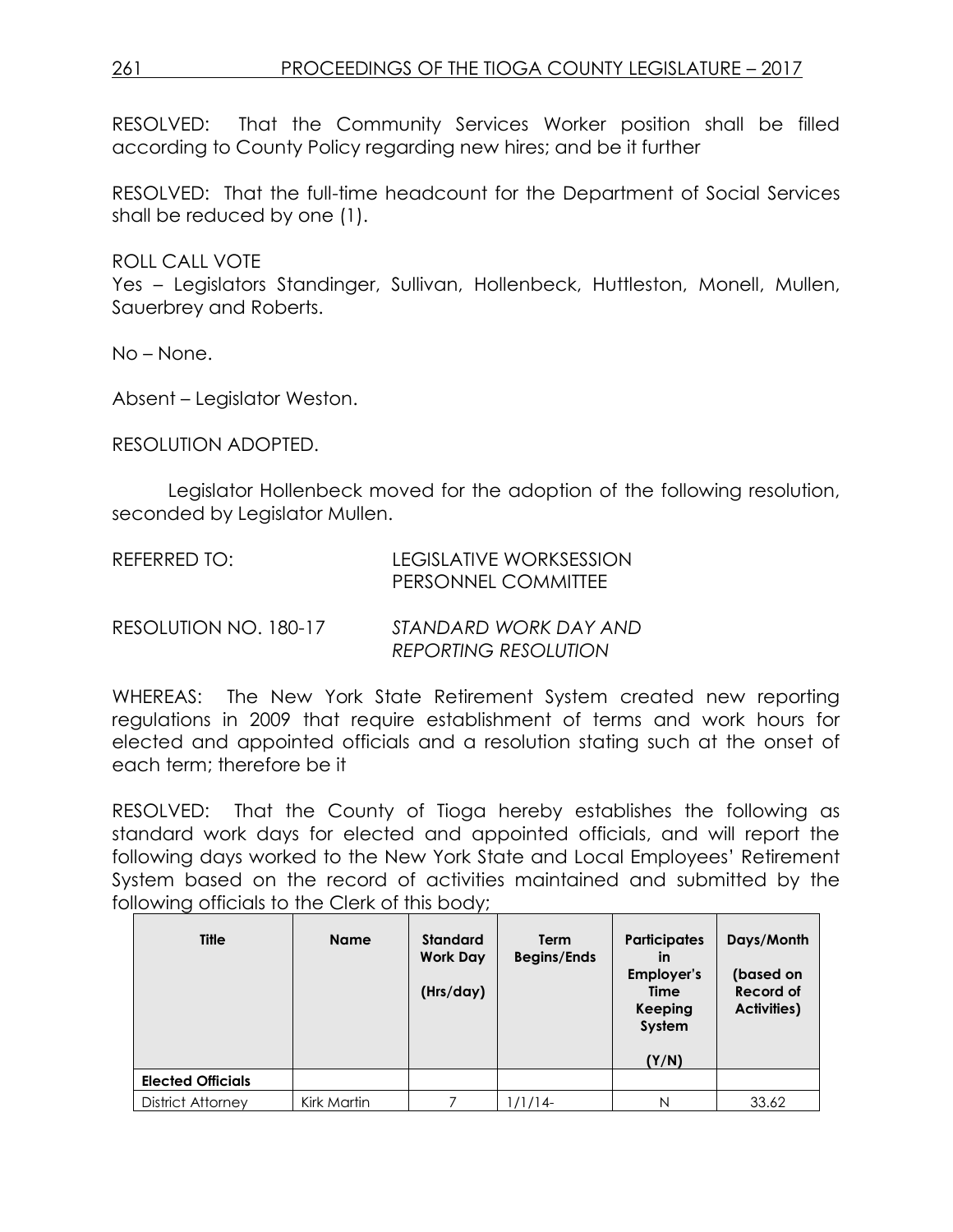|                                    |                 | 12/31/17   |   |       |
|------------------------------------|-----------------|------------|---|-------|
|                                    | James           | $1/1/14-$  |   |       |
| County Treasurer                   | <b>McFadden</b> | 12/31/17   | N | 23.31 |
| <b>Appointed Officials</b>         |                 |            |   |       |
| 2 <sup>nd</sup> Assistant District | Cheryl          | $1/1/14-$  |   |       |
| Attorney                           | Mancini         | 12/31/17   | N | 21.49 |
| 2 <sup>nd</sup> Assistant Public   | Mark J.         | $3/1/12$ - |   |       |
| Defender                           | Loughran        | 12/31/15   | N | 13.82 |

I, Maureen L. Dougherty, Secretary/Clerk of the governing board of the County of Tioga, of the State of New York, do hereby certify that I have compared the foregoing with the original resolution passed by such board at a legally convened meeting held on the 11<sup>th</sup> day of July, 2017 on file as part of the minutes of such meeting, and that same is a true copy thereof and the whole of such original.

IN WITNESS WHEREOF, I have hereunto set my hand and the seal of the Tioga County Legislature on this 11th day of July, 2017.

Tioga County Legislative Clerk

\_\_\_\_\_\_\_\_\_\_\_\_\_\_\_\_\_\_\_\_\_\_\_\_\_\_\_\_\_\_\_\_\_

Affidavit of Posting: I, Maureen L. Dougherty, being duly sworn, depose and say that the posting of the resolution began on July 11, 2017 and continued for at least 30 days. That the resolution was available to the public on the

□ Employer's website at [www.tiogacountyny.com](http://www.tiogacountyny.com/)

□ Official sign board at Tioga County Legislative Office.

□ Main Entrance Clerk's Office at \_\_\_\_\_\_\_\_\_\_\_\_\_\_\_\_\_\_\_\_\_

ROLL CALL VOTE

Yes - Legislators Standinger, Sullivan, Hollenbeck, Huttleston, Monell, Mullen, Sauerbrey and Roberts.

No – None.

Absent – Legislator Weston.

RESOLUTION ADOPTED.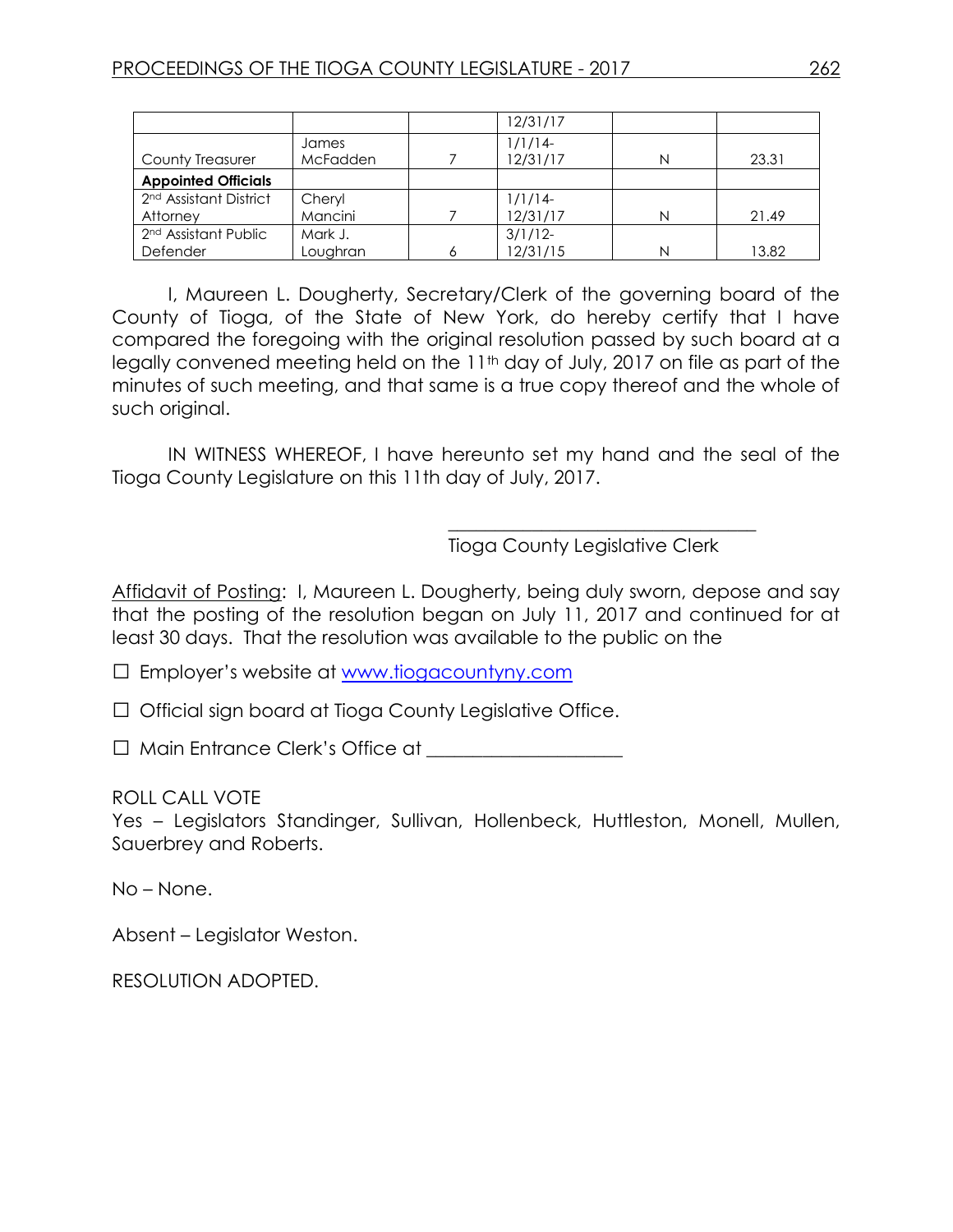Legislator Mullen moved for the adoption of the following resolution, seconded by Legislator Hollenbeck.

| REFERRED TO:          | <b>PUBLIC SAFETY COMMITTEE</b><br>PERSONNEL COMMITTEE                                                    |
|-----------------------|----------------------------------------------------------------------------------------------------------|
| RESOLUTION NO. 181-17 | CREATE AND FILL TEMPORARY<br>PART-TIME ASSISTANT FIRE COORDINATOR<br><b>POSITION</b><br>(BUREAU OF FIRE) |

WHEREAS: Assistant Fire Coordinator, Robert Byrnes has resigned as Assistant Fire Coordinator, on July 4, 2017; and

WHEREAS: The incumbent had previously overseen EMS services throughout Tioga County, which included the EMS training facility and courses as well as attend local, regional and state meetings; and

WHEREAS: Bureau of Fire will begin the hiring process for a new Assistant Fire Coordinator; however, the County Fire Coordinator has requested a temporary position be created in order to continue EMS training services and to provide training for the new hire; therefore be it

RESOLVED: That one temporary, part-time position of Assistant Fire Coordinator is hereby created effective July 12, 2017 until December 31, 2017 to work no more than a total of 34 hours per pay period at an hourly rate of \$25/hour.

#### ROLL CALL VOTE

Yes – Legislators Standinger, Sullivan, Hollenbeck, Huttleston, Monell, Mullen, Sauerbrey and Roberts.

No – None.

Absent – Legislator Weston.

RESOLUTION ADOPTED.

Legislator Sullivan made a motion to have the following late-filed resolutions considered, seconded by Legislator Mullen and carried.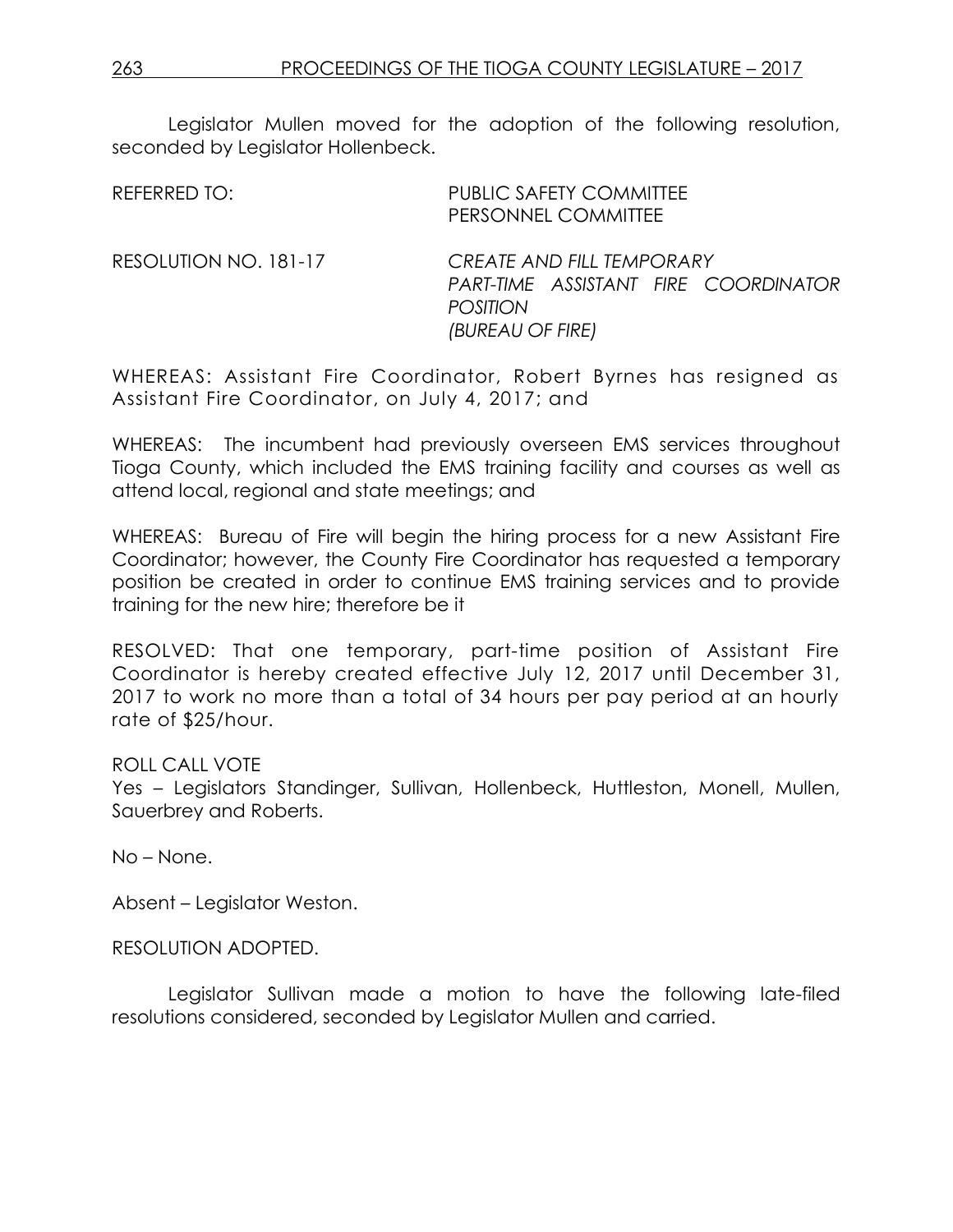Legislator Monell moved for the adoption of the following resolution, seconded by Legislator Hollenbeck.

REFERRED TO: FINANCE/LEGAL COMMITTEE

RESOLUTION NO. 182-17 *AUTHORIZE THE SALE OF COUNTY OWNED PROPERTY LOCATED IN THE TOWN OF RICHFORD TO THE RICHFORD FIRE DEPARTMENT*

WHEREAS: Property located in the Town of Richford transferred to Tioga County, identified as Tax Map number 11.18-1-4, parcel number 119 owes 2015, 2016 and 2017 taxes and is past the last date of redemption; and

WHEREAS: The County has been approached by Richford Fire Department, who has made an offer to purchase back the property for \$7,000 "as is"; be it therefore

RESOLVED: That the Chair of the Tioga County Legislature be and hereby is authorized to sign and record on receipt of \$7,000 and recording costs of \$185.00, a Quit Claim Deed conveying the property transferred to Tioga County, located in the, Town of Richford, identified on the Town of Richford Tax Map as number 11.18-1-4 parcel number 119, to Richford Fire Department or assigns.

### ROLL CALL VOTE

Yes – Legislators Standinger, Sullivan, Hollenbeck, Huttleston, Monell, Mullen, Sauerbrey and Roberts.

No – None.

Absent – Legislator Weston.

RESOLUTION ADOPTED.

Legislator Huttleston moved for the adoption of the following resolution, seconded by Legislator Sullivan.

| REFERRED TO:         | ADMINISTRATIVE SERVICES COMMITTEE<br>PERSONNEL COMMITTEE                                  |
|----------------------|-------------------------------------------------------------------------------------------|
| RESOLUTION NO 183-17 | AUTHORIZE APPOINTMENT OF<br><b>VOTING MACHINE TECHNICIAN</b><br><b>BOARD OF ELECTIONS</b> |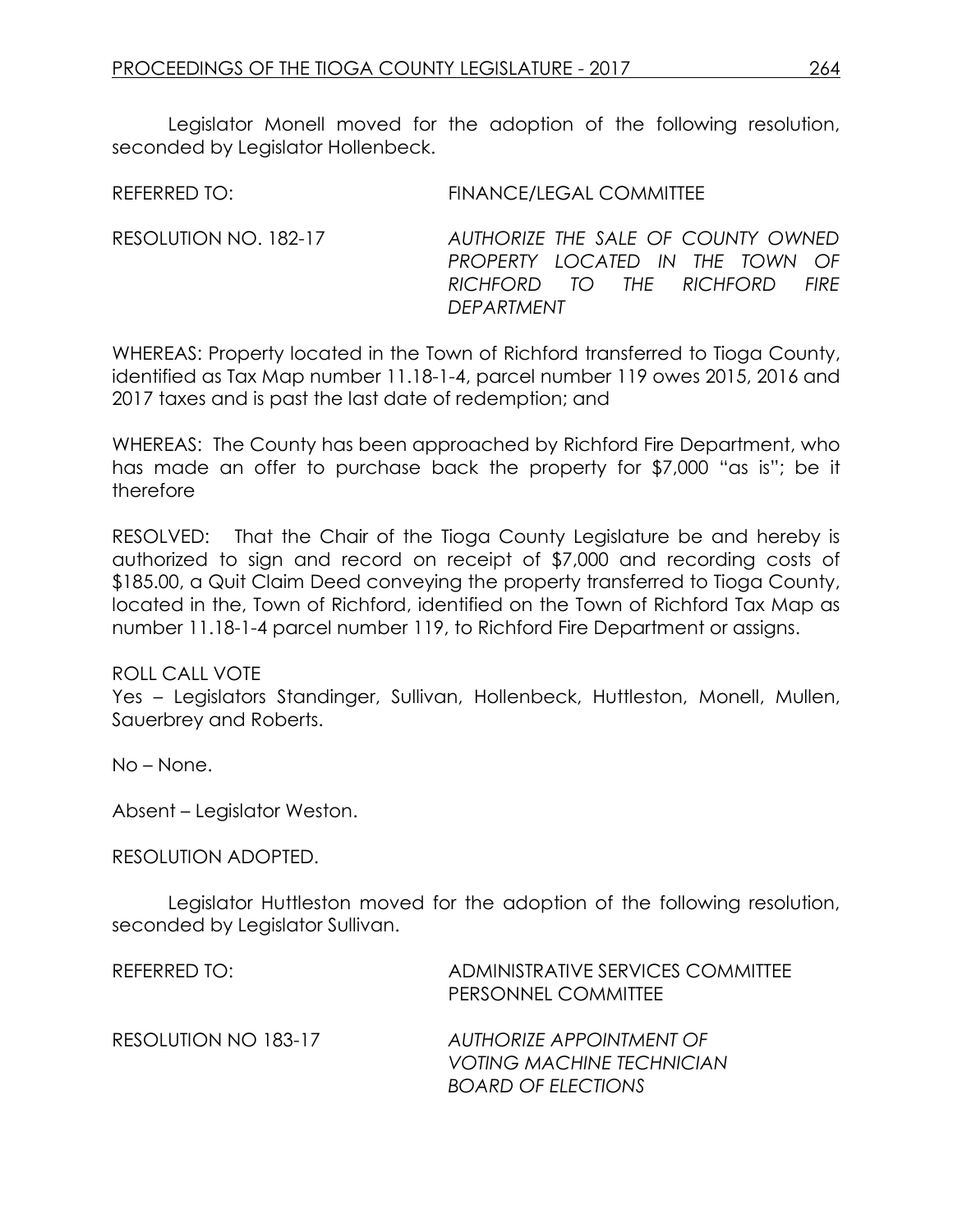# 265 PROCEEDINGS OF THE TIOGA COUNTY LEGISLATURE – 2017

WHEREAS: Legislative approval is required for any appointment to a non-union position within Tioga County; and

WHEREAS: A part-time Republican Voting Machine Technician positon became vacant on May 30, 2017; and

WHEREAS: The Republican Commissioner of the Board of Elections received authorization to backfill said vacancy; therefore be it

RESOLVED: That Bruce Layman is appointed to the title of Voting Machine Technician effective July 12, 2017 at the established non-union rate of \$16.52 per hour.

ROLL CALL VOTE

Yes – Legislators Standinger, Sullivan, Hollenbeck, Huttleston, Monell, Mullen, Sauerbrey and Roberts.

No – None.

Absent – Legislator Weston.

RESOLUTION ADOPTED.

Legislator Monell moved for the adoption of the following resolution, seconded by Legislator Hollenbeck.

REFERRED TO: FINANCE/LEGAL COMMITTEE

RESOLUTION NO. 184–17 *RESOLUTION OF THE LEGISLATURE OF TIOGA COUNTY AMENDING RESOLUTION 231-15 TO EXTEND IMPOSITION OF AN ADDITIONAL ONE PERCENT RATE OF SALES AND COMPENSATING USE TAX FOR A PERIOD OF THREE YEARS THROUGH NOVEMBER 30, 2020* 

WHEREAS: By Resolution 231-15, the Tioga County Legislature imposed in this county and decreed there shall be paid all of the sales and compensating use taxes described in Article Twenty-nine of the New York Tax Law as authorized by subdivision (a) of section twelve hundred ten of the Tax Law, at the rate of three percent. In addition to those taxes imposed at the rate of three percent, Resolution 231-15 imposed in this county and decreed there shall be paid such sales and compensating use taxes at the additional rate of one percent through November 30, 2017; and